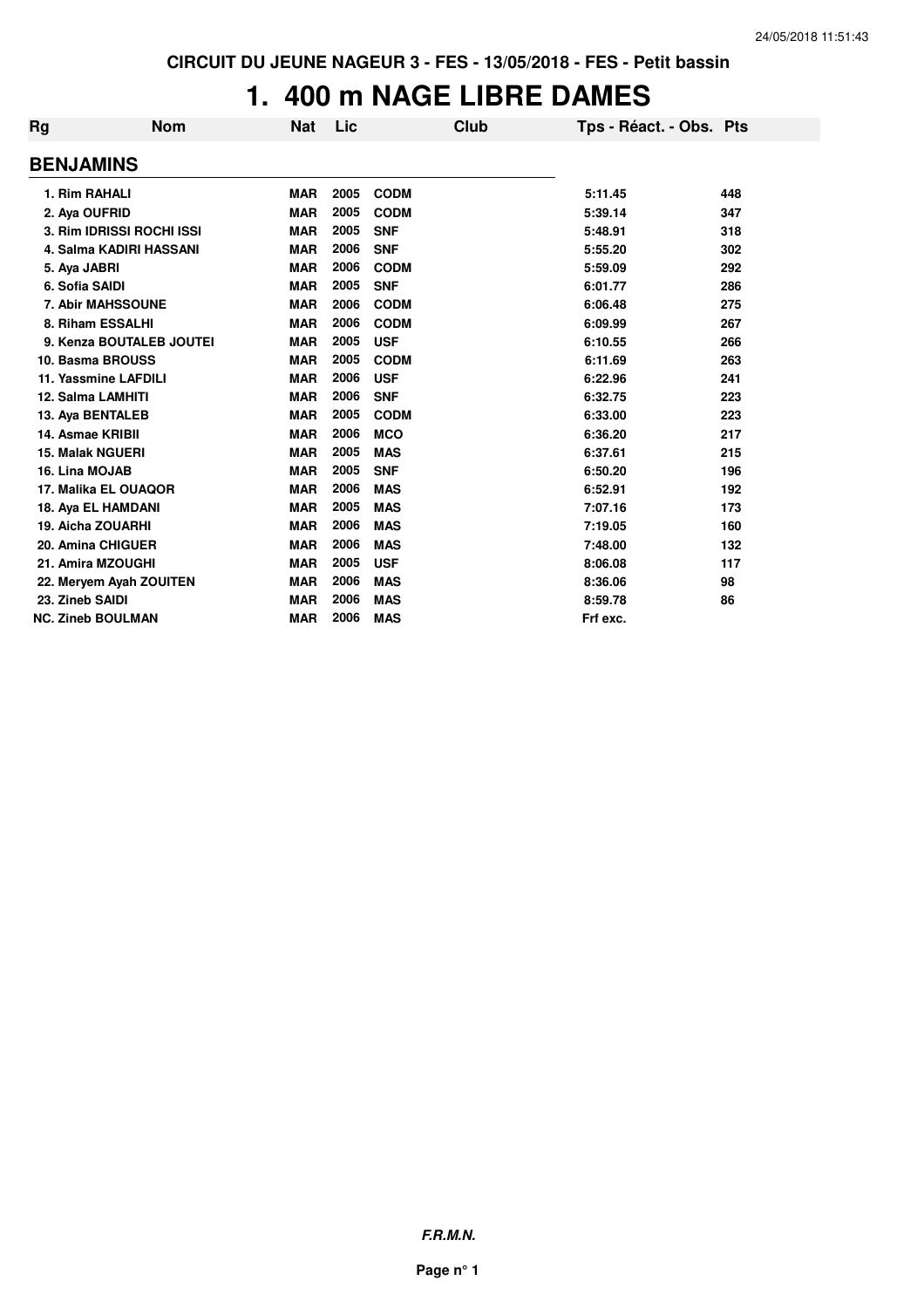### **2. 100 m NAGE LIBRE MESSIEURS**

| Rg                                        | <b>Nom</b>                      | <b>Nat</b>               | Lic          |                           | <b>Club</b> | Tps - Réact. - Obs. Pts |            |
|-------------------------------------------|---------------------------------|--------------------------|--------------|---------------------------|-------------|-------------------------|------------|
| <b>BENJAMINS</b>                          |                                 |                          |              |                           |             |                         |            |
| 1. Ismail DEQQAOUI                        |                                 | <b>MAR</b>               | 2005         | <b>USF</b>                |             | 1:03.16                 | 409        |
| 2. Souhaib EL MOUSSAMI                    |                                 | <b>MAR</b>               | 2006         | <b>CODM</b>               |             | 1:04.73                 | 380        |
| 3. Youssef IDRISSI                        |                                 | <b>MAR</b>               | 2005         | <b>CODM</b>               |             | 1:05.72                 | 363        |
| 4. Othmane ZITOUNI                        |                                 | <b>MAR</b>               | 2005         | <b>CODM</b>               |             | 1:06.39                 | 352        |
| 5. Khalil ELMOUNE                         |                                 | <b>MAR</b>               | 2005         | <b>CODM</b>               |             | 1:06.52                 | 350        |
| 6. Taha CHTATI                            |                                 | <b>MAR</b>               | 2005         | <b>CODM</b>               |             | 1:06.81                 | 346        |
| 7. Ali SAADOUN                            |                                 | <b>MAR</b>               | 2005         | <b>CODM</b>               |             | 1:07.27                 | 339        |
| 8. Ziyad TIJARI                           |                                 | <b>MAR</b>               | 2006         | <b>CODM</b>               |             | 1:07.32                 | 338        |
| 9. Alae BOUARGANE                         |                                 | <b>MAR</b>               | 2005         | <b>CODM</b>               |             | 1:07.86                 | 330        |
| 10. Yasser OUARIACH                       |                                 | <b>MAR</b>               | 2005<br>2006 | U.S.O                     |             | 1:08.36                 | 323        |
| 11. Adam LAMHITI<br>12. Yassine SBAITI    |                                 | <b>MAR</b><br><b>MAR</b> | 2005         | <b>SNF</b><br><b>CODM</b> |             | 1:10.08                 | 299        |
| 13. Hatim CHEHIBA                         |                                 | <b>MAR</b>               | 2005         | <b>CODM</b>               |             | 1:10.09<br>1:10.19      | 299<br>298 |
| 14. Abdellah HANINI                       |                                 | <b>MAR</b>               | 2006         | <b>CODM</b>               |             | 1:10.70                 | 292        |
| <b>15. Amine RACHEK</b>                   |                                 | <b>MAR</b>               | 2006         | <b>CODM</b>               |             | 1:11.02                 | 288        |
| 16. Mohammed Tayeb GHALLAB                |                                 | <b>MAR</b>               | 2006         | <b>SNF</b>                |             | 1:11.35                 | 284        |
| 17. Saad YASSIRI                          |                                 | <b>MAR</b>               | 2005         | <b>USF</b>                |             | 1:11.52                 | 282        |
| 18. Abdelkabir ENNAJM                     |                                 | <b>MAR</b>               | 2006         | <b>CODM</b>               |             | 1:12.16                 | 274        |
| 19. Othmane BABA                          |                                 | <b>MAR</b>               | 2005         | <b>CODM</b>               |             | 1:13.42                 | 260        |
| 20. Nizar SALMI                           |                                 | <b>MAR</b>               | 2006         | <b>CODM</b>               |             | 1:13.97                 | 255        |
| <b>21. Ali BENCHEKROUN</b>                |                                 | <b>MAR</b>               | 2006         | <b>USF</b>                |             | 1:14.23                 | 252        |
| 22. Omar HIDAF                            |                                 | <b>MAR</b>               | 2006         | <b>CODM</b>               |             | 1:14.34                 | 251        |
| 23. Badr DEQQAOUI                         |                                 | <b>MAR</b>               | 2005         | <b>USF</b>                |             | 1:15.76                 | 237        |
| 24. Karim BOUGHALEB                       |                                 | <b>MAR</b>               | 2006         | <b>SNF</b>                |             | 1:15.98                 | 235        |
| 25. Rayane AMALI                          |                                 | <b>MAR</b>               | 2006         | <b>CODM</b>               |             | 1:16.41                 | 231        |
| 26. Ziad MAHRACH                          |                                 | <b>MAR</b>               | 2006         | <b>USF</b>                |             | 1:16.69                 | 228        |
| 27. Ahmed BENNANI                         |                                 | <b>MAR</b>               | 2006         | <b>CODM</b>               |             | 1:17.16                 | 224        |
| 28. Ayoub LAMHITI                         |                                 | <b>MAR</b>               | 2006<br>2006 | <b>SNF</b>                |             | 1:17.17                 | 224        |
| 29. Marwane EL HAOUAT                     | 30. Mohammed Yassine RHALOUSSI  | <b>MAR</b><br><b>MAR</b> | 2005         | <b>SNF</b><br>U.S.O       |             | 1:17.91<br>1:17.94      | 218<br>218 |
|                                           | 31. Mohamed Salah Eddine RAHHOU | <b>MAR</b>               | 2005         | <b>UNO</b>                |             | 1:18.06                 | 217        |
| 32. Taha HAMMANI                          |                                 | <b>MAR</b>               | 2005         | <b>USF</b>                |             | 1:18.10                 | 216        |
| 33. Mohamed Rayhane BENNANI               |                                 | <b>MAR</b>               | 2005         | <b>DNF</b>                |             | 1:18.65                 | 212        |
| 34. Yassine RAMDANI                       |                                 | <b>MAR</b>               | 2005         | <b>MCO</b>                |             | 1:19.66                 | 204        |
| 35. Nasrallah BELHADRI                    |                                 | <b>MAR</b>               | 2006         | <b>UNO</b>                |             | 1:19.92                 | 202        |
| 36. Mohamed Hamza LAYACHI                 |                                 | <b>MAR</b>               | 2005         | <b>CAT</b>                |             | 1:19.98                 | 201        |
| 37. Ayoub CHIHAB                          |                                 | <b>MAR</b>               | 2005         | <b>MCO</b>                |             | 1:20.09                 | 200        |
| 38. Mohammed MANSOURI                     |                                 | <b>MAR</b>               | 2006         | <b>SNF</b>                |             | 1:20.22                 | 199        |
| 39. Houssam BOUBEKRI                      |                                 | <b>MAR</b>               | 2005         | <b>MCO</b>                |             | 1:20.38                 | 198        |
| 40. Abdessalam BEN KALTOUM                |                                 | <b>MAR</b>               | 2005         | <b>USF</b>                |             | 1:20.48                 | 198        |
| 41. Abdelali RAMDANI                      |                                 | <b>MAR</b>               | 2006         | <b>MCO</b>                |             | 1:20.94                 | 194        |
| 42. Boubker SAYARH                        |                                 | <b>MAR</b>               | 2005<br>2006 | <b>MAS</b>                |             | 1:22.38                 | 184        |
| 43. Salaheddine KOJMANE<br>44. Adam ARFAQ |                                 | <b>MAR</b><br><b>MAR</b> | 2006         | <b>CODM</b><br><b>MAS</b> |             | 1:22.63<br>1:22.76      | 183<br>182 |
| 45. Adham Salah CHERRAK                   |                                 | <b>MAR</b>               | 2005         | <b>MCO</b>                |             | 1:22.95                 | 180        |
| 46. Mohammed Borhane DZIRI                |                                 | <b>MAR</b>               | 2005         | <b>MCO EN</b>             |             | 1:23.92                 | 174        |
| 47. Aymane TLEMCANI                       |                                 | <b>MAR</b>               | 2006         | <b>DNF</b>                |             | 1:24.09                 | 173        |
| 48. Logmane FASSI FIHRI                   |                                 | <b>MAR</b>               | 2006         | <b>MAS</b>                |             | 1:24.88                 | 168        |
| 49. Youssef ZAKRI                         |                                 | <b>MAR</b>               | 2006         | <b>USF</b>                |             | 1:25.27                 | 166        |
| 50. Mohamed Amine GUETTAB                 |                                 | <b>MAR</b>               | 2006         | <b>SNF</b>                |             | 1:26.32                 | 160        |
| 51. Ali TOUIJAR                           |                                 | <b>MAR</b>               | 2005         | <b>SNF</b>                |             | 1:26.68                 | 158        |
| 52. Othmane IRZI                          |                                 | <b>MAR</b>               | 2005         | <b>SNF</b>                |             | 1:26.81                 | 157        |
| 53. Ghaly JAGOUI                          |                                 | <b>MAR</b>               | 2005         | <b>U.S.O</b>              |             | 1:27.34                 | 154        |
| 54. Yassine BENJELLOUN                    |                                 | <b>MAR</b>               | 2006         | <b>USF</b>                |             | 1:30.81                 | 137        |
| 55. Mahmoud FILALI                        |                                 | <b>MAR</b>               | 2006         | <b>USF</b>                |             | 1:32.26                 | 131        |
| 56. Zakarya RADI                          |                                 | <b>MAR</b>               | 2006         | <b>DNF</b>                |             | 1:33.36                 | 126        |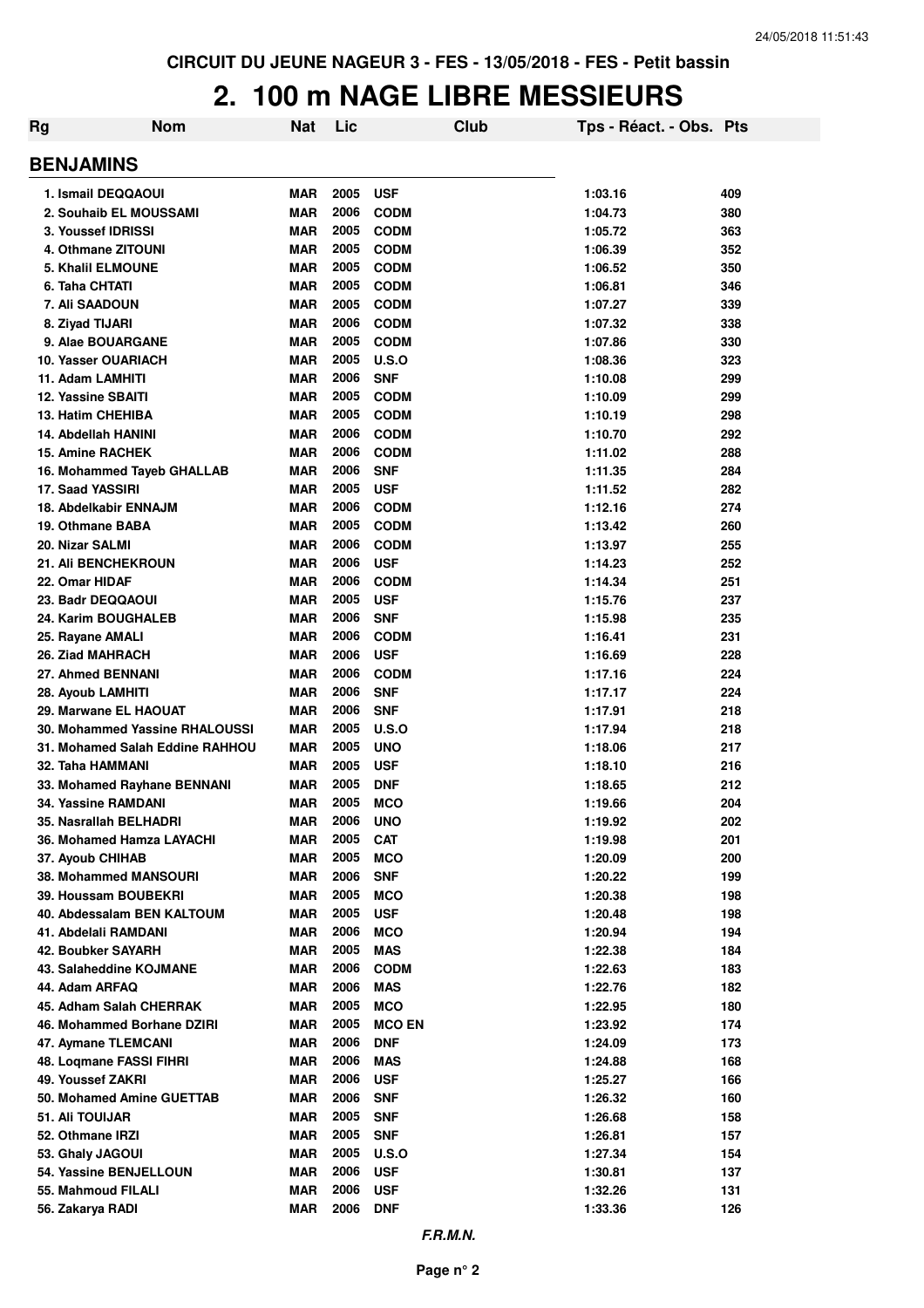### **2. 100 m NAGE LIBRE MESSIEURS**

| Rg                        | <b>Nom</b>                       | <b>Nat</b> | Lic  | Club       | Tps - Réact. - Obs. Pts |     |
|---------------------------|----------------------------------|------------|------|------------|-------------------------|-----|
| <b>BENJAMINS</b>          |                                  |            |      |            |                         |     |
|                           | 57. Amine BENMANSOUR             | <b>MAR</b> | 2006 | <b>DNF</b> | 1:34.52                 | 122 |
|                           | 58. Ahmed Khalil RBII            | <b>MAR</b> | 2006 | <b>USF</b> | 1:35.87                 | 117 |
| 59. Iliass ARFAOUI        |                                  | <b>MAR</b> | 2005 | U.S.O      | 1:40.85                 | 100 |
| 60. Bilal SAIDI           |                                  | <b>MAR</b> | 2005 | <b>DNF</b> | 1:41.61                 | 98  |
|                           | 61. Mohammed Yassine MEHDAOUI    | <b>MAR</b> | 2006 | <b>MAS</b> | 1:44.72                 | 89  |
| 62. Jad MACHICH           |                                  | <b>MAR</b> | 2006 | <b>DNF</b> | 1:46.62                 | 85  |
|                           | 63. Yassine MOUMOU               | <b>MAR</b> | 2006 | <b>CAT</b> | 1:57.61                 | 63  |
|                           | 64. Yasser ALMOULOUDI            | <b>MAR</b> | 2005 | <b>USF</b> | 2:01.97                 | 56  |
|                           | <b>NC. Mohamed Ilyas KLOUB</b>   | <b>MAR</b> | 2006 | <b>DNF</b> | Frf n.d.                |     |
|                           | NC. Nassrallah EL BAQALI         | <b>MAR</b> | 2006 | <b>USF</b> | Frf n.d.                |     |
| <b>NC. Ali BOULAYOUNE</b> |                                  | <b>MAR</b> | 2006 | U.S.O      | Frf n.d.                |     |
|                           | <b>NC. Salah Eddine MOUJAHED</b> | <b>MAR</b> | 2005 | <b>SNF</b> | Frf n.d.                |     |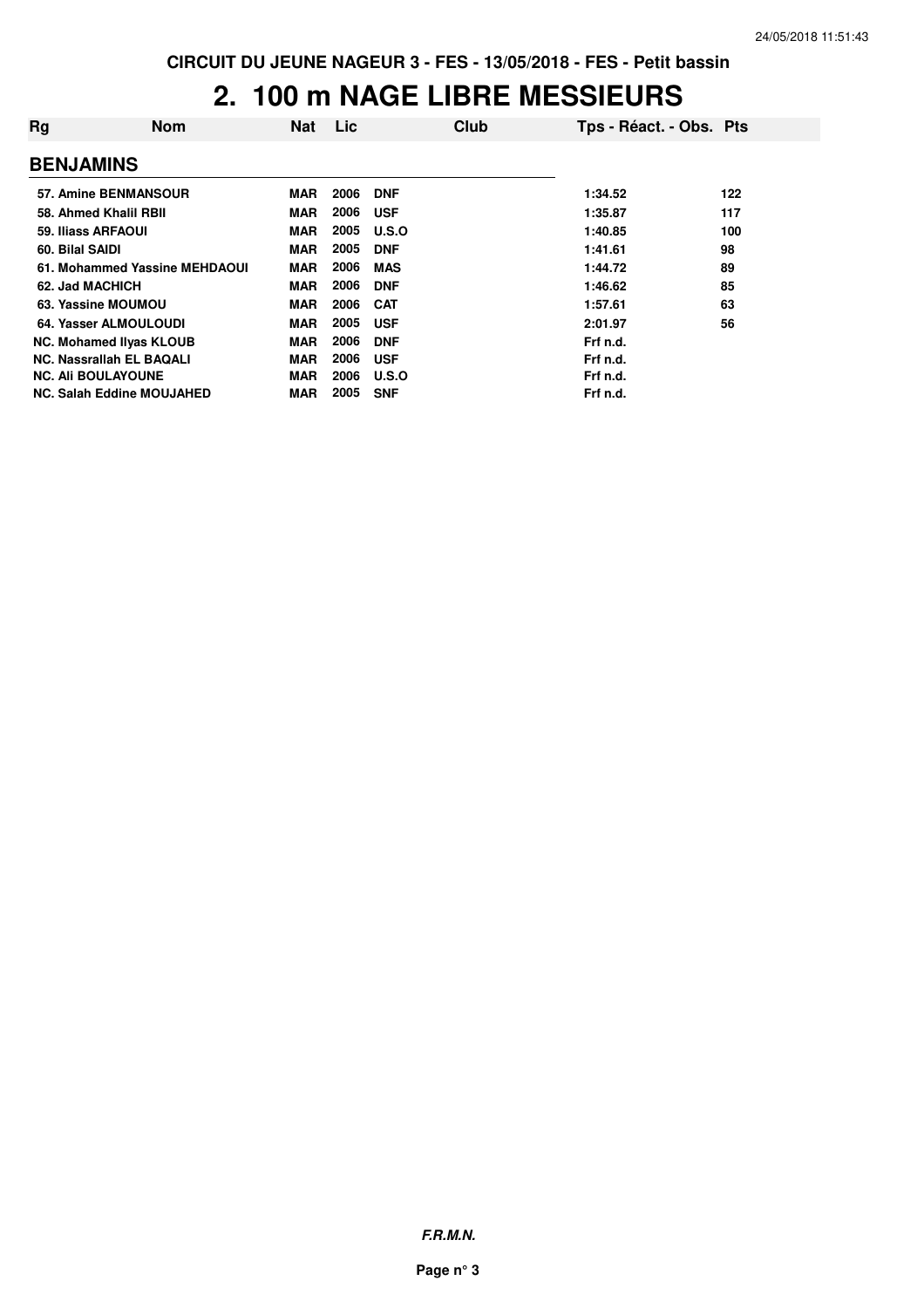### **3. 200 m NAGE LIBRE MESSIEURS**

| <b>Rg</b> | <b>Nom</b>                     | <b>Nat</b> | Lic  | <b>Club</b> | Tps - Réact. - Obs. Pts |     |
|-----------|--------------------------------|------------|------|-------------|-------------------------|-----|
|           | <b>POUSSINS</b>                |            |      |             |                         |     |
|           | 1. Nizar HAOUATI               | <b>MAR</b> | 2007 | <b>USF</b>  | 2:40.12                 | 258 |
|           | 2. Mehdi OUMOKHTAR             | <b>MAR</b> | 2007 | <b>UNO</b>  | 2:50.44                 | 214 |
|           | 3. Rayane ADIANNA              | <b>MAR</b> | 2007 | <b>SNF</b>  | 2:54.13                 | 201 |
|           | 4. Hamza ESSARSARE             | <b>MAR</b> | 2007 | <b>CODM</b> | 2:54.19                 | 200 |
|           | 5. Ayman LAMFEDEL              | <b>MAR</b> | 2007 | <b>CODM</b> | 2:59.18                 | 184 |
|           | 6. Mohamed Rayane BOUASSAL     | <b>MAR</b> | 2007 | <b>CODM</b> | 3:02.88                 | 173 |
|           | 7. Abderrahim MRHAILAF         | <b>MAR</b> | 2007 | <b>CODM</b> | 3:03.96                 | 170 |
|           | 8. Mohamed Sami MIRI           | <b>MAR</b> | 2007 | <b>UNO</b>  | 3:04.20                 | 169 |
|           | 9. Zakariae ROUICHA            | <b>MAR</b> | 2007 | <b>CODM</b> | 3:04.32                 | 169 |
|           | 10. Mohammed Anas DAKIR        | <b>MAR</b> | 2008 | <b>USF</b>  | 3:05.87                 | 165 |
|           | 11. Houssam KHAZZAN            | <b>MAR</b> | 2007 | <b>CODM</b> | 3:07.04                 | 162 |
|           | 12. Hicham AZIZ ALAOUI         | <b>MAR</b> | 2008 | <b>CODM</b> | 3:07.51                 | 160 |
|           | 13. Abdellah RAJOUANI          | <b>MAR</b> | 2007 | <b>USF</b>  | 3:09.13                 | 156 |
|           | 14. Ibrahim DEQQAOUI           | <b>MAR</b> | 2008 | <b>USF</b>  | 3:09.67                 | 155 |
|           | 15. Zakariae OUBAD             | <b>MAR</b> | 2008 | <b>CODM</b> | 3:10.22                 | 154 |
|           | 16. Yahya FATEINE              | <b>MAR</b> | 2007 | <b>SNF</b>  | 3:15.55                 | 141 |
|           | 17. Rayan EL HILALI            | <b>MAR</b> | 2007 | <b>SNF</b>  | 3:16.32                 | 140 |
|           | <b>18. Haitam LAAMIRI</b>      | <b>MAR</b> | 2008 | <b>CODM</b> | 3:19.85                 | 132 |
|           | <b>19. Driss DRISSI</b>        | <b>MAR</b> | 2008 | <b>SNF</b>  | 3:24.81                 | 123 |
|           | 20. Mohaamed Zouhir MOUFADDAL  | <b>MAR</b> | 2008 | <b>UNO</b>  | 3:25.36                 | 122 |
|           | 21. Rayan EL KILI              | <b>MAR</b> | 2007 | <b>CODM</b> | 3:25.63                 | 122 |
|           | 22. Sami BENALI                | <b>MAR</b> | 2007 | <b>USF</b>  | 3:28.42                 | 117 |
|           | 23. Yassine CHEKKORI           | <b>MAR</b> | 2008 | <b>SNF</b>  | 3:51.72                 | 85  |
|           | 24. Badredine FASSI FIHRI      | <b>MAR</b> | 2007 | <b>MAS</b>  | 4:02.12                 | 74  |
|           | 25. Fadel BENHAYOUNE           | <b>MAR</b> | 2007 | <b>CODM</b> | 4:07.55                 | 69  |
|           | <b>NC. Mohamed MIMI LAHLOU</b> | <b>MAR</b> | 2008 | <b>MAS</b>  | Frf n.d.                |     |
|           | <b>NC. Najib KHATTABI</b>      | <b>MAR</b> | 2007 | <b>SNF</b>  | Frf n.d.                |     |
|           | <b>NC. Hamza RHISSASSI</b>     | <b>MAR</b> | 2007 | <b>USF</b>  | Frf n.d.                |     |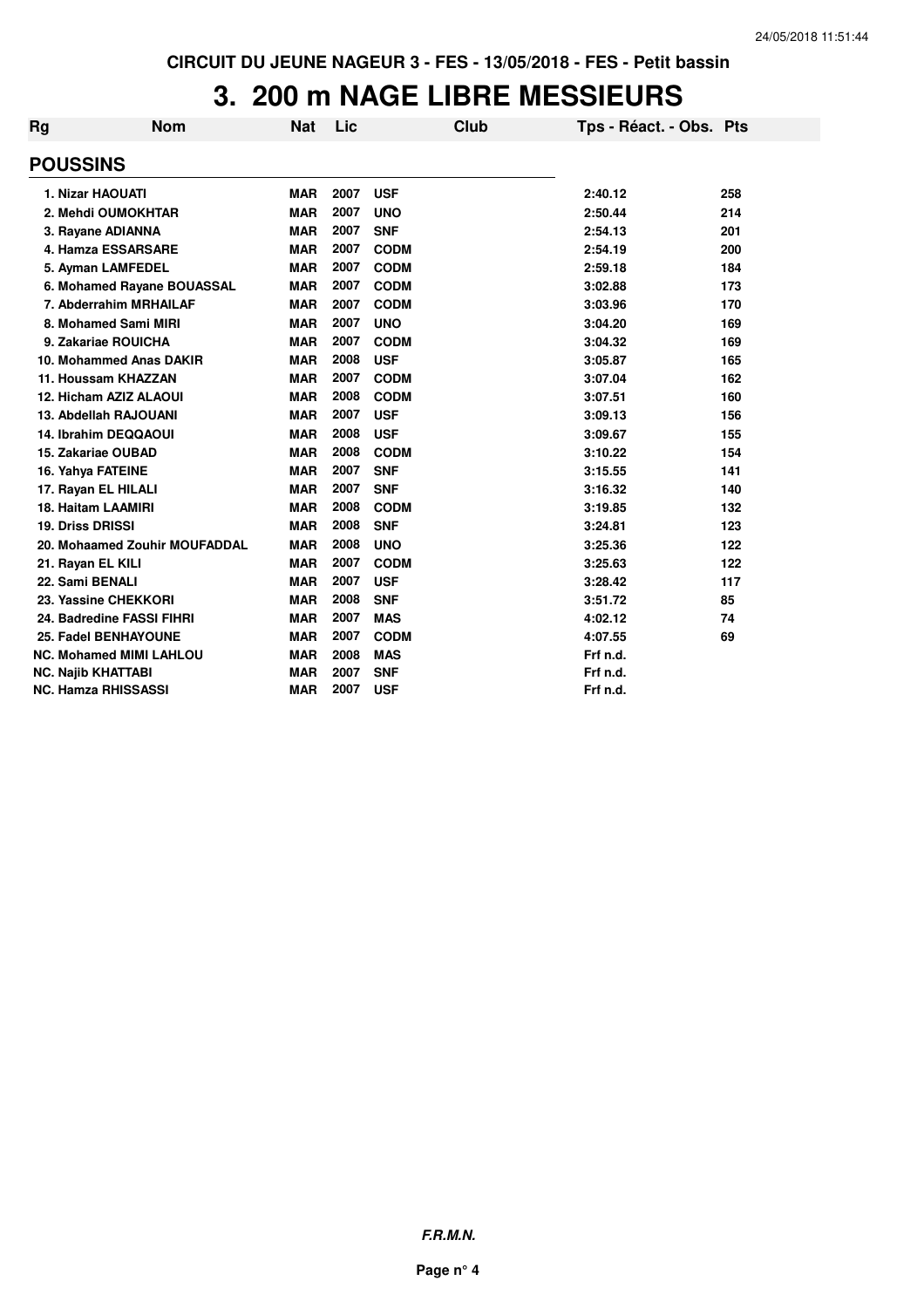### **4. 50 m NAGE LIBRE DAMES**

| <b>Rg</b> | <b>Nom</b>                    | <b>Nat</b> | Lic  |              | <b>Club</b> | Tps - Réact. - Obs. Pts |     |
|-----------|-------------------------------|------------|------|--------------|-------------|-------------------------|-----|
|           | <b>POUSSINS</b>               |            |      |              |             |                         |     |
|           | 1. Rania BROUSS               | <b>MAR</b> | 2007 | <b>CODM</b>  |             | 33.09                   | 368 |
|           | 2. Marwa SMOUNI               | <b>MAR</b> | 2007 | <b>CODM</b>  |             | 33.36                   | 360 |
|           | <b>3. Hiba BOUARGANE</b>      | <b>MAR</b> | 2008 | <b>CODM</b>  |             | 34.55                   | 324 |
|           | 4. Marwa BELRHITI NEJJAR      | <b>MAR</b> | 2007 | <b>CODM</b>  |             | 34.59                   | 323 |
|           | <b>5. Rhita EL BOURAKKADI</b> | <b>MAR</b> | 2007 | <b>SNF</b>   |             | 34.89                   | 314 |
|           | 6. Meryem ABOUTNI             | <b>MAR</b> | 2007 | <b>MCO</b>   |             | 35.43                   | 300 |
|           | 7. Aya TABET                  | <b>MAR</b> | 2007 | <b>MCO</b>   |             | 36.05                   | 285 |
|           | 8. Malak MANSOURI             | <b>MAR</b> | 2007 | <b>SNF</b>   |             | 36.08                   | 284 |
|           | 9. Hidaya LYAMANI             | <b>MAR</b> | 2008 | <b>CODM</b>  |             | 36.87                   | 266 |
|           | 10. Youmna LAISSAOUI          | <b>MAR</b> | 2007 | <b>CODM</b>  |             | 36.95                   | 264 |
|           | 11. Lina JELLOUL              | <b>MAR</b> | 2007 | <b>CODM</b>  |             | 37.16                   | 260 |
|           | 12. Israe EL AMINE            | <b>MAR</b> | 2007 | <b>CODM</b>  |             | 37.89                   | 245 |
|           | <b>13. Manal ELMATTICHI</b>   | <b>MAR</b> | 2007 | <b>CODM</b>  |             | 38.16                   | 240 |
|           | <b>14. Ghita NAOUI</b>        | <b>MAR</b> | 2007 | <b>SNF</b>   |             | 38.22                   | 239 |
|           | <b>15. Lina TABERKANT</b>     | <b>MAR</b> | 2008 | <b>SNF</b>   |             | 38.88                   | 227 |
|           | <b>16. Nouha BOUYACOUB</b>    | <b>MAR</b> | 2008 | <b>CODM</b>  |             | 38.96                   | 226 |
|           | 17. Rim NAMIRI                | <b>MAR</b> | 2008 | <b>CODM</b>  |             | 39.08                   | 223 |
|           | 18. Romayssae TALBI           | <b>MAR</b> | 2008 | <b>CODM</b>  |             | 39.16                   | 222 |
|           | 19. Khadija GHAMEL            | <b>MAR</b> | 2007 | <b>SNF</b>   |             | 39.23                   | 221 |
|           | 20. Jannat ADLI               | <b>MAR</b> | 2007 | <b>MCO</b>   |             | 39.57                   | 215 |
|           | 21. Rim ELMOUNE               | <b>MAR</b> | 2008 | <b>CODM</b>  |             | 39.87                   | 210 |
|           | 22. Ouiam CHETOUANE           | <b>MAR</b> | 2007 | <b>U.S.O</b> |             | 40.17                   | 206 |
|           | 23. Maryam BENMOUMEN          | <b>MAR</b> | 2008 | <b>CODM</b>  |             | 40.22                   | 205 |
|           | <b>24. Abir LAAROUSSI</b>     | <b>MAR</b> | 2007 | <b>MCO</b>   |             | 41.31                   | 189 |
|           | 24. Malak ISMAILI             | <b>MAR</b> | 2008 | <b>CODM</b>  |             | 41.31                   | 189 |
|           | 26. Aya BEKKARI               | <b>MAR</b> | 2007 | U.S.O        |             | 41.39                   | 188 |
|           | 27. Hafsa STILI               | <b>MAR</b> | 2007 | U.S.O        |             | 41.73                   | 183 |
|           | 28. Houda ESSONNI             | <b>MAR</b> | 2008 | <b>CODM</b>  |             | 41.85                   | 182 |
|           | 29. Ouiame BOUAZZAOUI         | <b>MAR</b> | 2007 | <b>MCO</b>   |             | 42.52                   | 173 |
|           | 30. Chada BENBRAHIM           | <b>MAR</b> | 2007 | <b>MAS</b>   |             | 43.01                   | 168 |
|           | 31. Aya DAICHA                | <b>MAR</b> | 2008 | <b>CODM</b>  |             | 43.04                   | 167 |
|           | 32. Maryam ELHAOUAT           | <b>MAR</b> | 2008 | <b>SNF</b>   |             | 43.41                   | 163 |
|           | 33. Rania YACOBI              | <b>MAR</b> | 2008 | <b>CODM</b>  |             | 43.64                   | 160 |
|           | <b>34. Douae CHENOUNI</b>     | <b>MAR</b> | 2008 | <b>MAS</b>   |             | 43.66                   | 160 |
|           | 35. Fatima Zahra YOUNES       | <b>MAR</b> | 2007 | U.S.O        |             | 43.85                   | 158 |
|           | 36. Maha ELOUAQOR             | <b>MAR</b> | 2008 | <b>MAS</b>   |             | 45.09                   | 145 |
|           | 37. Sara ABOUTNI              | <b>MAR</b> | 2008 | <b>MCO</b>   |             | 45.45                   | 142 |
|           | 37. Zaynab FADILA             | <b>MAR</b> | 2008 | <b>SNF</b>   |             | 45.45                   | 142 |
|           | 39. Hajar RAMDANI             | <b>MAR</b> | 2008 | <b>MCO</b>   |             | 47.06                   | 128 |
|           | 40. Meryem DAKNI              | <b>MAR</b> | 2008 | <b>USF</b>   |             | 47.91                   | 121 |
|           | 41. Meryem TAKERKRA           | <b>MAR</b> | 2007 | <b>CAT</b>   |             | 47.98                   | 121 |
|           | <b>42. Rim BOUTALEB</b>       | <b>MAR</b> | 2008 | <b>MAS</b>   |             | 48.37                   | 118 |
|           | 43. Malak LAHIA               | <b>MAR</b> | 2008 | <b>USF</b>   |             | 51.79                   | 96  |
|           | <b>44. Rihab HACHIK</b>       | <b>MAR</b> | 2007 | <b>USF</b>   |             | 53.92                   | 85  |
|           | 45. Nour Alimane MAAZOUZI     | <b>MAR</b> | 2008 | U.S.O        |             | 55.53                   | 78  |
|           | 46. Aya BOUKHROUF             | <b>MAR</b> | 2008 | <b>UNO</b>   |             | 56.38                   | 74  |
|           | 47. Sofia BENNIS              | <b>MAR</b> | 2008 | <b>USF</b>   |             | 1:03.88                 | 51  |
|           | NC. Aya MERZOUK               | <b>MAR</b> | 2007 | <b>MAS</b>   |             | Frf n.d.                |     |
|           | <b>NC. Wissale TAHIRI</b>     | <b>MAR</b> | 2007 | <b>U.S.O</b> |             | Frf n.d.                |     |
|           | <b>NC. Hajar LAHLOU</b>       | <b>MAR</b> | 2007 | <b>MAS</b>   |             | <b>Abandon</b>          | 0   |
|           | <b>NC. Roa HAMMOUTI</b>       | <b>MAR</b> | 2007 | <b>CAT</b>   |             | Dsq FD                  | 0   |
|           | <b>NC. Laila BELAOULA</b>     | <b>MAR</b> | 2007 | <b>SNF</b>   |             | Dsq FD                  | 0   |
|           | NC. Ikrame NABIL              | <b>MAR</b> | 2007 | <b>SNF</b>   |             | Dsq FD                  | 0   |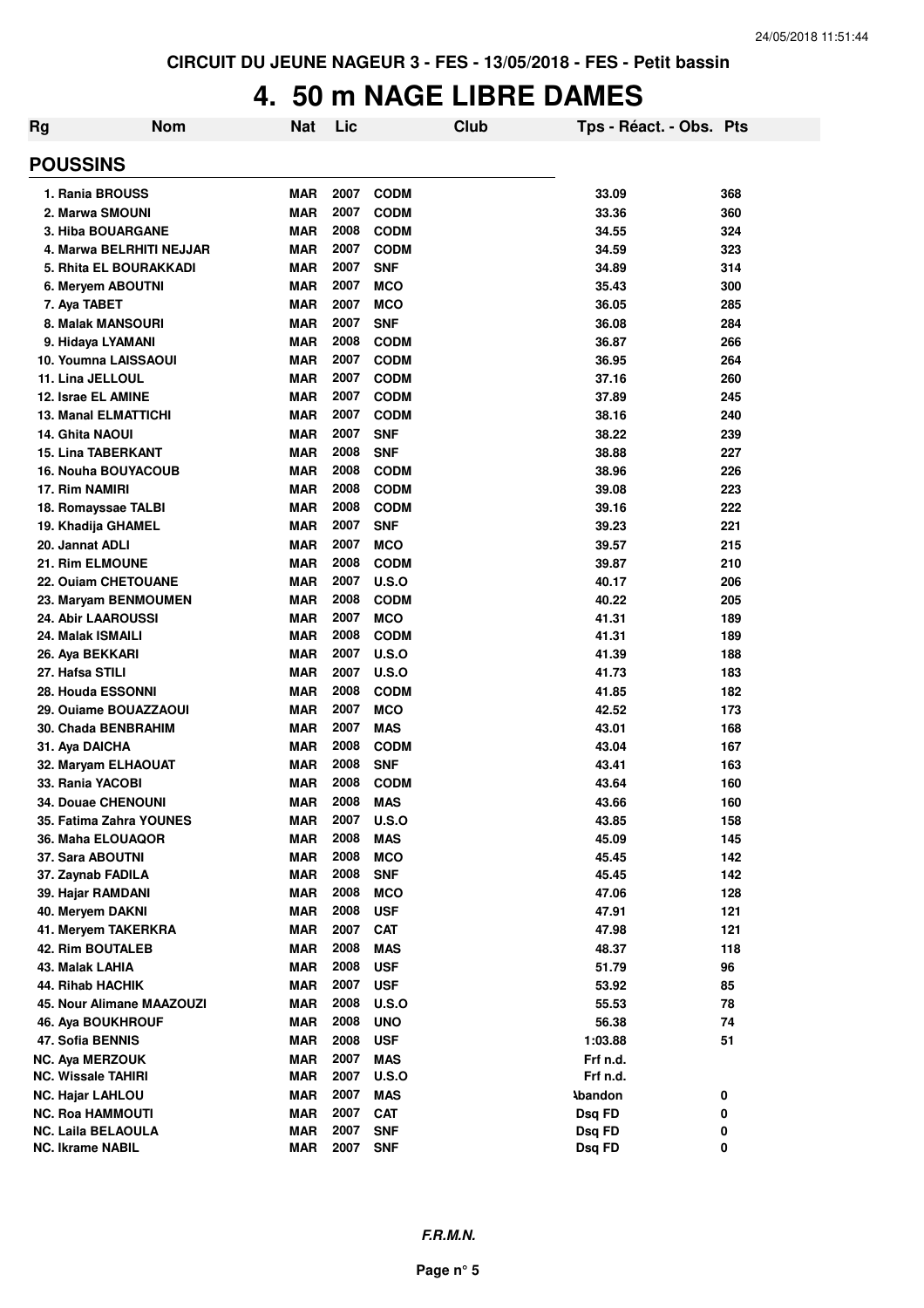#### **5. 100 m BRASSE DAMES**

| Rg | <b>Nom</b>                       | <b>Nat</b> | Lic  | <b>Club</b> | Tps - Réact. - Obs. Pts |     |
|----|----------------------------------|------------|------|-------------|-------------------------|-----|
|    | <b>BENJAMINS</b>                 |            |      |             |                         |     |
|    | 1. Nada DJEBLI                   | <b>MAR</b> | 2005 | <b>CODM</b> | 1:22.32                 | 477 |
|    | 2. Dina TOUZANI                  | <b>MAR</b> | 2005 | <b>CODM</b> | 1:31.40                 | 349 |
|    | 3. Rim RAHALI                    | <b>MAR</b> | 2005 | <b>CODM</b> | 1:31.61                 | 346 |
|    | 4. Sofia SAIDI                   | <b>MAR</b> | 2005 | <b>SNF</b>  | 1:33.81                 | 322 |
|    | <b>5. Wissal ELMARDI</b>         | <b>MAR</b> | 2006 | <b>CODM</b> | 1:34.80                 | 312 |
|    | 6. Abir MAHSSOUNE                | <b>MAR</b> | 2006 | <b>CODM</b> | 1:35.68                 | 304 |
|    | 7. Lina TOUZANI                  | <b>MAR</b> | 2005 | <b>CODM</b> | 1:35.69                 | 304 |
|    | 8. Rim IDRISSI ROCHI ISSI        | <b>MAR</b> | 2005 | <b>SNF</b>  | 1:37.45                 | 287 |
|    | 9. Zainab OUALI                  | <b>MAR</b> | 2006 | <b>CAT</b>  | 1:38.53                 | 278 |
|    | 10. Ikram HAMZIA                 | <b>MAR</b> | 2006 | <b>CODM</b> | 1:38.66                 | 277 |
|    | 11. Malak LAHJOUJI               | <b>MAR</b> | 2006 | <b>CODM</b> | 1:38.72                 | 277 |
|    | <b>12. Malak SEFFAF</b>          | <b>MAR</b> | 2006 | <b>CODM</b> | 1:40.20                 | 264 |
|    | 13. Sara NAAMI                   | <b>MAR</b> | 2006 | <b>CODM</b> | 1:41.92                 | 251 |
|    | 14. Basma BROUSS                 | <b>MAR</b> | 2005 | <b>CODM</b> | 1:42.07                 | 250 |
|    | 15. Aya JABRI                    | <b>MAR</b> | 2006 | <b>CODM</b> | 1:43.20                 | 242 |
|    | 16. Salma LAMHITI                | <b>MAR</b> | 2006 | <b>SNF</b>  | 1:44.23                 | 235 |
|    | 17. Hiba MAAZOUZI                | <b>MAR</b> | 2005 | U.S.O       | 1:44.70                 | 232 |
|    | 18. Marwa ADNANE                 | <b>MAR</b> | 2006 | <b>CODM</b> | 1:44.77                 | 231 |
|    | <b>19. Malak NGUERI</b>          | <b>MAR</b> | 2005 | <b>MAS</b>  | 1:45.81                 | 224 |
|    | 20. Marwa AMRAOUI                | <b>MAR</b> | 2005 | <b>MCO</b>  | 1:48.55                 | 208 |
|    | 21. Fatima Zahra NAJAH           | <b>MAR</b> | 2006 | U.S.O       | 1:50.70                 | 196 |
|    | 22. Nada ZEHHAF                  | <b>MAR</b> | 2005 | <b>ABN</b>  | 1:54.47                 | 177 |
|    | 23. Aroua EL BOURAQADI           | <b>MAR</b> | 2006 | <b>CAT</b>  | 1:54.87                 | 175 |
|    | 24. Asmae KRIBII                 | <b>MAR</b> | 2006 | <b>MCO</b>  | 1:57.40                 | 164 |
|    | 25. Lina LARHMAM                 | <b>MAR</b> | 2005 | <b>ABN</b>  | 1:57.57                 | 163 |
|    | 26. Lina MOJAB                   | <b>MAR</b> | 2005 | <b>SNF</b>  | 2:00.34                 | 152 |
|    | 27. Marwa GHARBI                 | <b>MAR</b> | 2006 | <b>USF</b>  | 2:06.02                 | 133 |
|    | 28. Zineb KHALDI HASSANI         | <b>MAR</b> | 2006 | <b>SNF</b>  | 2:07.70                 | 127 |
|    | 29. Salma LAAROUSSI              | <b>MAR</b> | 2006 | <b>MCO</b>  | 2:12.29                 | 115 |
|    | <b>NC. Marwa MHAMMEDI ALAOUI</b> | <b>MAR</b> | 2005 | <b>DNF</b>  | Frf n.d.                |     |
|    | <b>NC. Kamar IDRISSI</b>         | <b>MAR</b> | 2006 | <b>DNF</b>  | Frf n.d.                |     |
|    | <b>NC. Rania HAJJI</b>           | <b>MAR</b> | 2006 | <b>ABN</b>  | Dsq FD                  | 0   |
|    | <b>NC. Wissal EL MANSOURI</b>    | <b>MAR</b> | 2006 | <b>ABN</b>  | Dsq FD                  | 0   |
|    | <b>NC. Salma KADIRI HASSANI</b>  | <b>MAR</b> | 2006 | <b>SNF</b>  | Dsq VI                  | 0   |
|    | <b>NC. Hafsa ALLAOUI</b>         | <b>MAR</b> | 2006 | <b>DNF</b>  | Dsq VI                  | 0   |
|    | <b>NC. Aya EL HAMDANI</b>        | <b>MAR</b> | 2005 | <b>MAS</b>  | Dsq VI                  | 0   |
|    | <b>NC. May GHARBI</b>            | <b>MAR</b> | 2006 | <b>USF</b>  | Dsq VI                  | 0   |
|    | <b>NC. Aya BENTALEB</b>          | <b>MAR</b> | 2005 | <b>CODM</b> | Dsq VI                  | 0   |
|    | <b>NC. Ihsane ZOHIR</b>          | <b>MAR</b> | 2006 | <b>UNO</b>  | Dsq NI                  | 0   |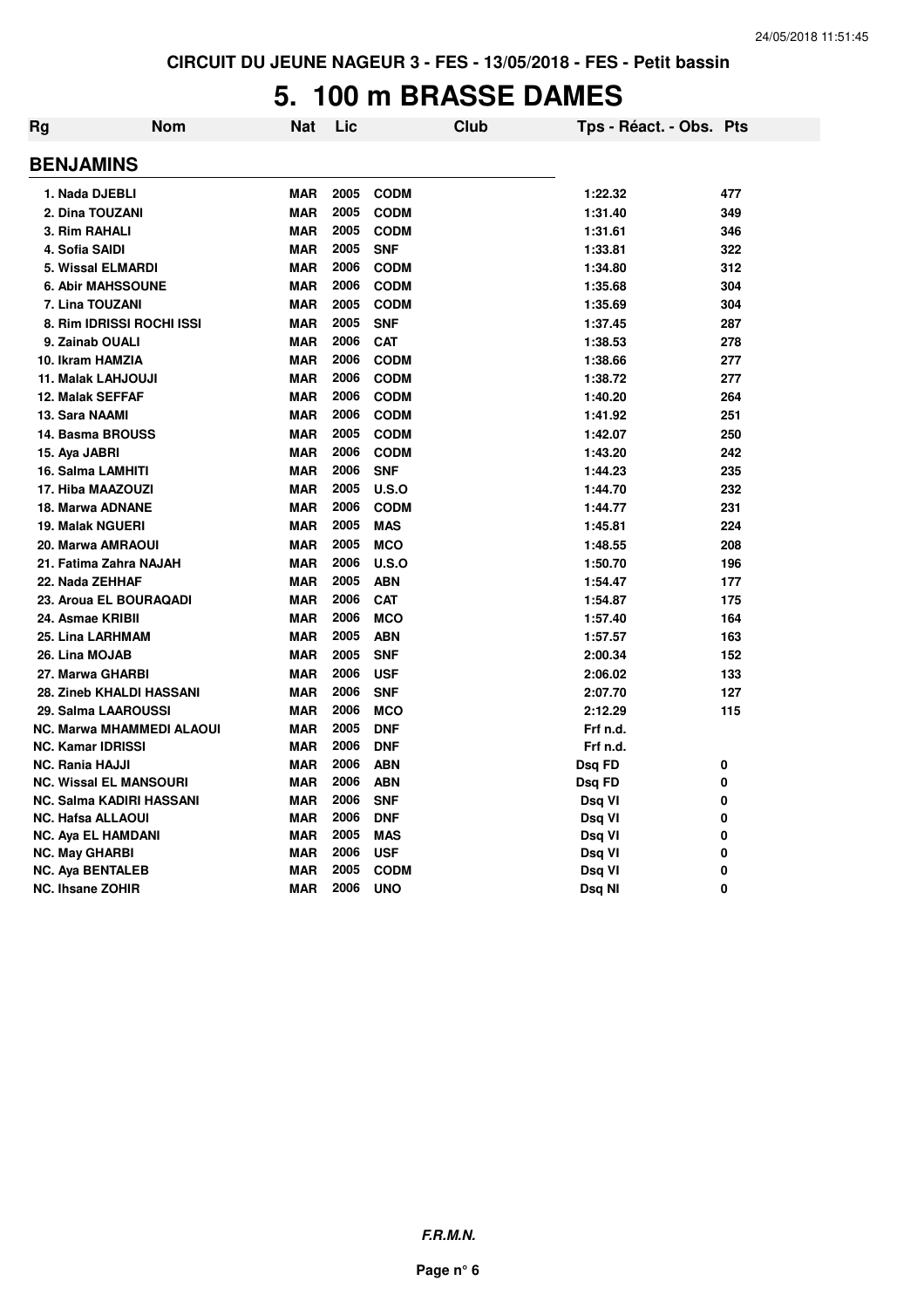#### **6. 50 m BRASSE MESSIEURS**

| Rg | <b>Nom</b>                          | <b>Nat</b> | Lic  | Club         | Tps - Réact. - Obs. Pts |     |
|----|-------------------------------------|------------|------|--------------|-------------------------|-----|
|    | <b>POUSSINS</b>                     |            |      |              |                         |     |
|    | 1. Ahmed LAISSAOUI                  | <b>MAR</b> | 2007 | <b>CODM</b>  | 47.10                   | 181 |
|    | 2. Mehdi OUMOKHTAR                  | <b>MAR</b> | 2007 | <b>UNO</b>   | 47.82                   | 173 |
|    | 3. Othmane RHZAL                    | <b>MAR</b> | 2008 | <b>UNO</b>   | 47.83                   | 173 |
|    | 4. Ayman LAMFEDEL                   | <b>MAR</b> | 2007 | <b>CODM</b>  | 48.22                   | 169 |
|    | 5. Abderrahim MRHAILAF              | <b>MAR</b> | 2007 | <b>CODM</b>  | 48.40                   | 167 |
|    | 6. Alae Eddine BENCHAOU             | <b>MAR</b> | 2007 | <b>U.S.O</b> | 49.32                   | 158 |
|    | 7. Hamza ESSARSARE                  | <b>MAR</b> | 2007 | <b>CODM</b>  | 49.47                   | 156 |
|    | 8. Zakariae ROUICHA                 | <b>MAR</b> | 2007 | <b>CODM</b>  | 50.25                   | 149 |
|    | 9. Abdelilah NAJAH                  | <b>MAR</b> | 2007 | U.S.O        | 50.36                   | 148 |
|    | 10. Haytam BOUHACHEM                | <b>MAR</b> | 2007 | <b>CODM</b>  | 50.68                   | 145 |
|    | <b>11. Mohammed ELAANNOUNI</b>      | <b>MAR</b> | 2007 | <b>USF</b>   | 51.70                   | 137 |
|    | 12. Hicham AZIZ ALAOUI              | <b>MAR</b> | 2008 | <b>CODM</b>  | 52.12                   | 134 |
|    | 13. Mehdi MHAMMEDI ALAOUI           | <b>MAR</b> | 2008 | <b>DNF</b>   | 52.21                   | 133 |
|    | 14. Houssam KHAZZAN                 | <b>MAR</b> | 2007 | <b>CODM</b>  | 52.48                   | 131 |
|    | <b>15. Fadel BENHAYOUNE</b>         | <b>MAR</b> | 2007 | <b>CODM</b>  | 52.52                   | 130 |
|    | <b>16. Omar ELAANNOUNI</b>          | <b>MAR</b> | 2008 | <b>USF</b>   | 52.72                   | 129 |
|    | 17. Mohamed Rayane BOUASSAL         | <b>MAR</b> | 2007 | <b>CODM</b>  | 53.91                   | 121 |
|    | <b>18. Yassine CHEKKORI</b>         | <b>MAR</b> | 2008 | <b>SNF</b>   | 54.04                   | 120 |
|    | 19. Mohamed Sami EL MARJANI         | <b>MAR</b> | 2007 | <b>USF</b>   | 54.42                   | 117 |
|    | 20. Zakariae OUBAD                  | <b>MAR</b> | 2008 | <b>CODM</b>  | 54.50                   | 117 |
|    | 21. Youssef LAZRAK                  | <b>MAR</b> | 2007 | <b>ABN</b>   | 55.62                   | 110 |
|    | 22. Rayan EL HILALI                 | <b>MAR</b> | 2007 | <b>SNF</b>   | 55.88                   | 108 |
|    | 23. Chihab Eddine ANNAHEID          | <b>MAR</b> | 2008 | <b>DNF</b>   | 56.53                   | 105 |
|    | 24. Ali STILI                       | <b>MAR</b> | 2008 | <b>U.S.O</b> | 58.23                   | 96  |
|    | 25. Rayan RHALOUSSI                 | <b>MAR</b> | 2008 | U.S.O        | 59.77                   | 88  |
|    | 26. Hamza SAADI                     | <b>MAR</b> | 2008 | <b>DNF</b>   | 1:01.04                 | 83  |
|    | 27. Haitam LAAMIRI                  | <b>MAR</b> | 2008 | <b>CODM</b>  | 1:01.33                 | 82  |
|    | 28. Mohammed Yassine AMAMOU         | <b>MAR</b> | 2007 | <b>USF</b>   | 1:02.09                 | 79  |
|    | 29. Omar ZAROUALI                   | <b>MAR</b> | 2007 | <b>CAT</b>   | 1:02.26                 | 78  |
|    | 30. Hamza SQUALI KADIMI             | <b>MAR</b> | 2008 | <b>USF</b>   | 1:03.16                 | 75  |
|    | <b>NC. Ismail MOUTIA</b>            | <b>MAR</b> | 2008 | <b>USF</b>   | Frf exc.                |     |
|    | <b>NC. Amine CHATER</b>             | <b>MAR</b> | 2007 | U.S.O        | Frf exc.                |     |
|    | <b>NC. Mohamed ABID</b>             | <b>MAR</b> | 2007 | ABN          | Frf n.d.                |     |
|    | <b>NC. Ayman SMAHI</b>              | <b>MAR</b> | 2007 | <b>DNF</b>   | Frf n.d.                |     |
|    | <b>NC. Othmane IDRISSI BOUGRINE</b> | <b>MAR</b> | 2008 | <b>DNF</b>   | Dsq VI                  | 0   |
|    | <b>NC. Islam RAMI</b>               | <b>MAR</b> | 2008 | <b>SNF</b>   | Dsq VI                  | 0   |
|    | <b>NC. Mohammed MOUTHIF</b>         | <b>MAR</b> | 2008 | <b>USF</b>   | Dsq VI                  | 0   |
|    | <b>NC. Chadi Houssam SEHOUATE</b>   | <b>MAR</b> | 2008 | <b>USF</b>   | Dsq VI                  | 0   |
|    | <b>NC. Mehdi NAGRI</b>              | <b>MAR</b> | 2008 | U.S.O        | Dsq VI                  | 0   |
|    | <b>NC. Younes HAMDAOUI</b>          | <b>MAR</b> | 2008 | <b>U.S.O</b> | Dsq VI                  | 0   |
|    | <b>NC. Yassine EL HASKOURI</b>      | <b>MAR</b> | 2007 | <b>USF</b>   | Dsq NI                  | 0   |
|    | <b>NC. Saad MOUFID</b>              | <b>MAR</b> | 2007 | <b>DNF</b>   | Disqual.                | 0   |
|    | <b>NC. El Ghali MEKOUAR</b>         | <b>MAR</b> | 2007 | <b>SNF</b>   | Disqual.                | 0   |
|    | NC. Rayan EL KILI                   | <b>MAR</b> | 2007 | <b>CODM</b>  | Disqual.                | 0   |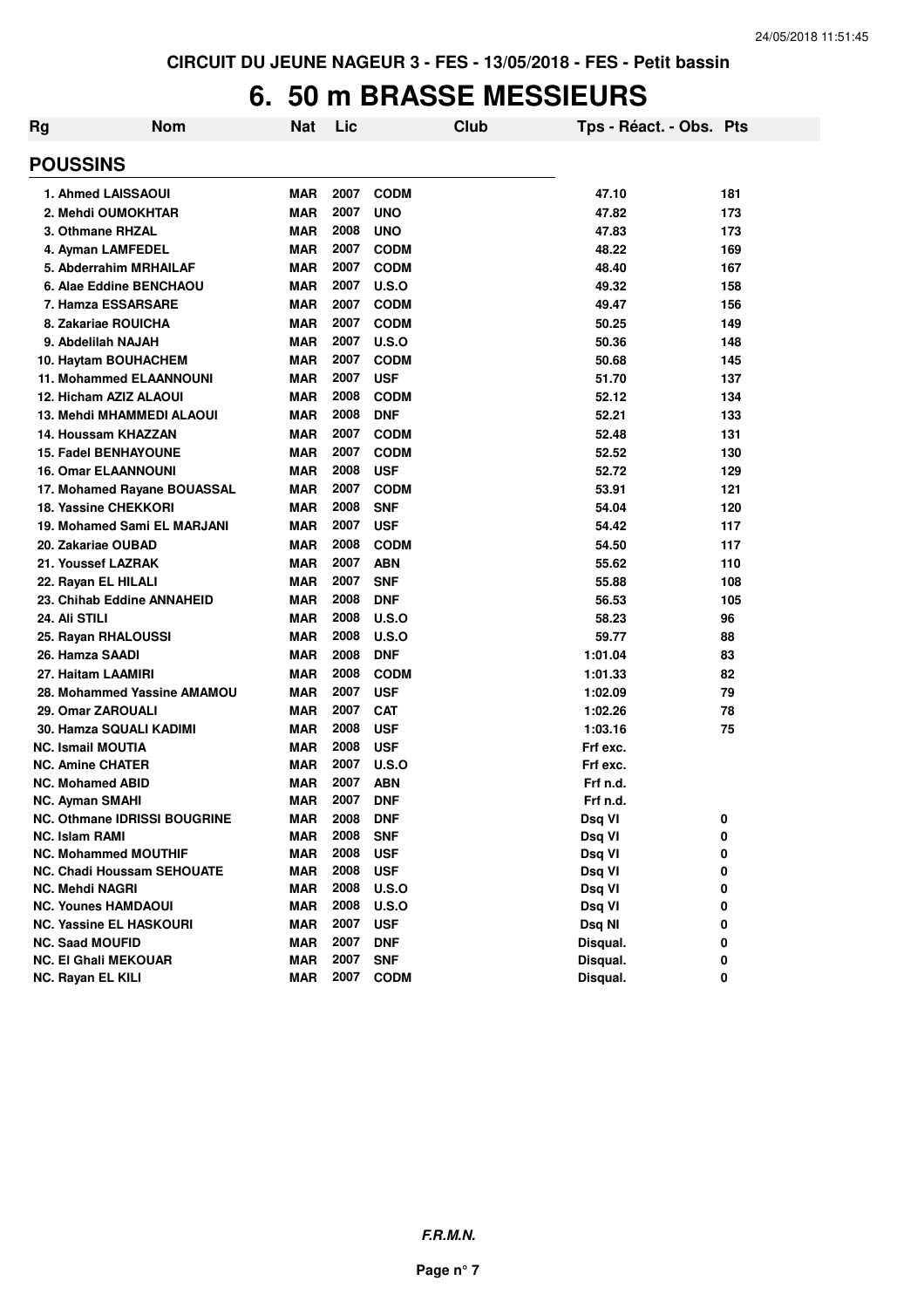### **7. 200 m 4 NAGES MESSIEURS**

| Rg | <b>Nom</b>                                              | Nat                      | Lic          |                           | Club | Tps - Réact. - Obs. Pts |            |
|----|---------------------------------------------------------|--------------------------|--------------|---------------------------|------|-------------------------|------------|
|    | <b>BENJAMINS</b>                                        |                          |              |                           |      |                         |            |
|    | <b>1. Ali ESSARSARE</b>                                 | <b>MAR</b>               | 2005         | <b>CODM</b>               |      | 2:33.81                 | 411        |
|    | 2. Ismail DEQQAOUI                                      | <b>MAR</b>               | 2005         | <b>USF</b>                |      | 2:40.14                 | 364        |
|    | <b>3. Khalil ELMOUNE</b>                                | <b>MAR</b>               | 2005         | <b>CODM</b>               |      | 2:42.66                 | 347        |
|    | 4. Taha CHTATI                                          | <b>MAR</b>               | 2005         | <b>CODM</b>               |      | 2:44.45                 | 336        |
|    | 5. Othmane ZITOUNI                                      | <b>MAR</b>               | 2005         | <b>CODM</b>               |      | 2:47.44                 | 318        |
|    | 6. Ziyad TIJARI                                         | <b>MAR</b>               | 2006         | <b>CODM</b>               |      | 2:48.19                 | 314        |
|    | 7. Youssef IDRISSI                                      | <b>MAR</b>               | 2005         | <b>CODM</b>               |      | 2:48.58                 | 312        |
|    | 8. Hatim CHEHIBA                                        | <b>MAR</b>               | 2005         | <b>CODM</b>               |      | 2:51.88                 | 294        |
|    | 9. Mohammed Tayeb GHALLAB                               | <b>MAR</b>               | 2006         | <b>SNF</b>                |      | 2:54.25                 | 282        |
|    | 10. Adam LAMHITI                                        | <b>MAR</b>               | 2006         | <b>SNF</b>                |      | 2:54.48                 | 281        |
|    | <b>11. Amine RACHEK</b>                                 | <b>MAR</b>               | 2006         | <b>CODM</b>               |      | 2:57.50                 | 267        |
|    | <b>12. Yasser OUARIACH</b>                              | <b>MAR</b>               | 2005         | U.S.O                     |      | 2:58.70                 | 262        |
|    | <b>13. Nizar SALMI</b><br><b>14. Ziad MAHRACH</b>       | <b>MAR</b>               | 2006<br>2006 | <b>CODM</b>               |      | 3:00.41                 | 254        |
|    | <b>15. Badr DEQQAOUI</b>                                | <b>MAR</b><br><b>MAR</b> | 2005         | <b>USF</b>                |      | 3:01.27                 | 251<br>246 |
|    | 16. Omar HIDAF                                          | <b>MAR</b>               | 2006         | <b>USF</b><br><b>CODM</b> |      | 3:02.34<br>3:04.25      | 239        |
|    | <b>17. Ali BENCHEKROUN</b>                              | <b>MAR</b>               | 2006         | <b>USF</b>                |      | 3:06.64                 | 230        |
|    | 18. Saad YASSIRI                                        | <b>MAR</b>               | 2005         | <b>USF</b>                |      | 3:07.55                 | 226        |
|    | 19. Abdelkabir ENNAJM                                   | <b>MAR</b>               | 2006         | <b>CODM</b>               |      | 3:07.57                 | 226        |
|    | 20. Nouh ZAROUKI                                        | <b>MAR</b>               | 2005         | <b>UNO</b>                |      | 3:08.37                 | 223        |
|    | 21. Yassine RAMDANI                                     | <b>MAR</b>               | 2005         | <b>MCO</b>                |      | 3:12.56                 | 209        |
|    | 22. Mohamed Salah Eddine RAHHOU                         | <b>MAR</b>               | 2005         | <b>UNO</b>                |      | 3:13.33                 | 206        |
|    | 23. Rayane AMALI                                        | <b>MAR</b>               | 2006         | <b>CODM</b>               |      | 3:14.96                 | 201        |
|    | 24. Salaheddine KOJMANE                                 | <b>MAR</b>               | 2006         | <b>CODM</b>               |      | 3:16.59                 | 196        |
|    | 25. Abdessalam BEN KALTOUM                              | <b>MAR</b>               | 2005         | <b>USF</b>                |      | 3:16.66                 | 196        |
|    | 26. Ahmed BENNANI                                       | <b>MAR</b>               | 2006         | <b>CODM</b>               |      | 3:17.45                 | 194        |
|    | 27. Mohammed Yassine RHALOUSSI                          | <b>MAR</b>               | 2005         | U.S.O                     |      | 3:19.84                 | 187        |
|    | 28. Abdelali RAMDANI                                    | <b>MAR</b>               | 2006         | <b>MCO</b>                |      | 3:22.06                 | 181        |
|    | 29. Karim BOUGHALEB                                     | <b>MAR</b>               | 2006         | <b>SNF</b>                |      | 3:22.48                 | 180        |
|    | <b>30. Yassine SBAITI</b>                               | <b>MAR</b>               | 2005         | <b>CODM</b>               |      | 3:23.17                 | 178        |
|    | 31. Adham Salah CHERRAK                                 | <b>MAR</b>               | 2005         | <b>MCO</b>                |      | 3:23.38                 | 177        |
|    | 32. Taha HAMMANI                                        | <b>MAR</b>               | 2005         | <b>USF</b>                |      | 3:24.33                 | 175        |
|    | 33. Mohamed Amine GUETTAB                               | <b>MAR</b>               | 2006         | <b>SNF</b>                |      | 3:46.50                 | 128        |
|    | 34. Ghali DAIRI                                         | <b>MAR</b>               | 2005         | <b>MAS</b>                |      | 4:05.59                 | 100        |
|    | <b>NC. Sami BEKKALI</b>                                 | <b>MAR</b>               | 2005         | <b>MAS</b>                |      | Frf exc.                |            |
|    | <b>NC. Othmane IRZI</b>                                 | <b>MAR</b>               | 2005         | <b>SNF</b>                |      | Dsq VI                  | 0          |
|    | <b>NC. Mohamed Hamza LAYACHI</b>                        | <b>MAR</b>               | 2005         | <b>CAT</b>                |      | Dsq VI                  | 0          |
|    | NC. Loqmane FASSI FIHRI                                 | <b>MAR</b>               | 2006         | <b>MAS</b>                |      | Dsq VI                  | 0          |
|    | <b>NC. Ali SAADOUN</b>                                  | <b>MAR</b>               | 2005         | <b>CODM</b>               |      | Dsq VI                  | 0          |
|    | NC. Abdellah HANINI                                     | MAR                      | 2006         | <b>CODM</b>               |      | Dsq VI                  | 0          |
|    | <b>NC. Alae BOUARGANE</b>                               | MAR                      | 2005         | <b>CODM</b>               |      | Dsq VI                  | 0          |
|    | NC. Souhaib EL MOUSSAMI                                 | MAR                      | 2006<br>2006 | <b>CODM</b>               |      | Dsq VI                  | 0          |
|    | <b>NC. Mohammed MANSOURI</b><br><b>NC. Othmane BABA</b> | <b>MAR</b><br><b>MAR</b> | 2005         | <b>SNF</b><br><b>CODM</b> |      | Dsq NI<br>Dsq NI        | 0<br>0     |
|    | NC. Ilyasse ZAID                                        | MAR                      | 2006         | <b>MCO EN</b>             |      | Disqual.                | 0          |
|    | <b>NC. Mohamed Ali LAZRAK</b>                           | <b>MAR</b>               | 2006         | <b>ABN</b>                |      | Disqual.                | 0          |
|    | <b>NC. Houssam BOUBEKRI</b>                             | <b>MAR</b>               | 2005         | <b>MCO</b>                |      | Disqual.                | 0          |
|    | <b>POUSSINS</b>                                         |                          |              |                           |      |                         |            |
|    |                                                         |                          |              |                           |      |                         |            |
|    | 1. Nizar HAOUATI                                        | MAR                      | 2007         | <b>USF</b>                |      | 2:58.30                 | 263        |
|    | 2. Ahmed LAISSAOUI                                      | MAR                      | 2007         | <b>CODM</b>               |      | 3:13.45                 | 206        |
|    | 3. Othmane RHZAL                                        | MAR                      | 2008<br>2007 | <b>UNO</b>                |      | 3:14.91                 | 202        |
|    | 4. Haytam BOUHACHEM                                     | MAR                      | 2007         | <b>CODM</b>               |      | 3:24.58                 | 174        |
|    | 5. Rayane ADIANNA<br>6. Mohamed Sami MIRI               | <b>MAR</b>               | 2007         | <b>SNF</b>                |      | 3:26.08                 | 170        |
|    | 7. Mohammed Anas DAKIR                                  | MAR<br>MAR               | 2008         | <b>UNO</b><br><b>USF</b>  |      | 3:31.16<br>3:31.39      | 158        |
|    |                                                         |                          |              |                           |      |                         | 158        |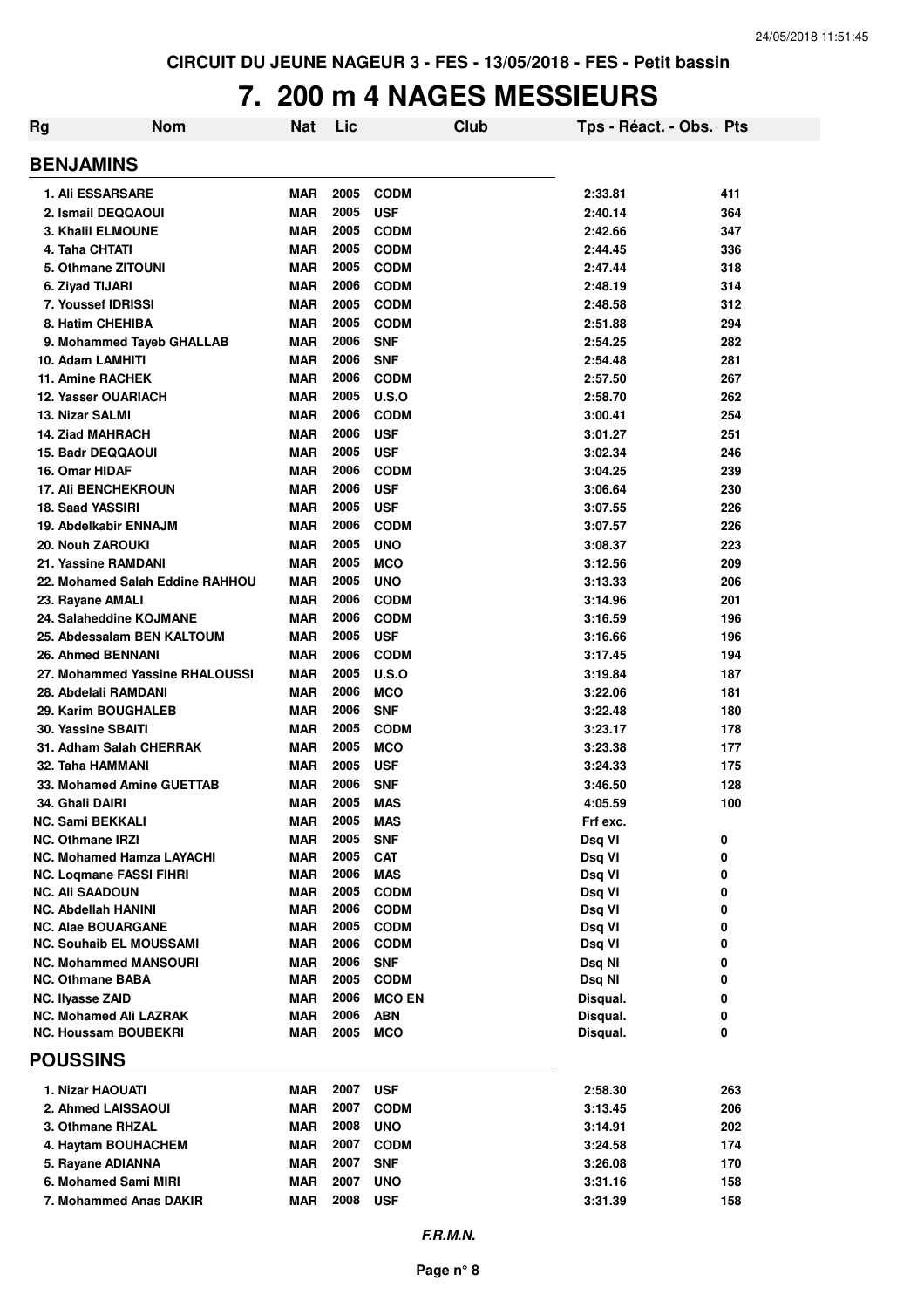### **7. 200 m 4 NAGES MESSIEURS**

| Rg                    | <b>Nom</b>                    | <b>Nat</b> | Lic  | Club       | Tps - Réact. - Obs. Pts |     |
|-----------------------|-------------------------------|------------|------|------------|-------------------------|-----|
| <b>POUSSINS</b>       |                               |            |      |            |                         |     |
|                       | 8. Alae Eddine BENCHAOU       | <b>MAR</b> | 2007 | U.S.O      | 3:31.93                 | 157 |
|                       | 9. Ibrahim DEQQAOUI           | <b>MAR</b> | 2008 | <b>USF</b> | 3:36.39                 | 147 |
|                       | 10. Abdelilah NAJAH           | <b>MAR</b> | 2007 | U.S.O      | 3:40.37                 | 139 |
|                       | 11. Sami BENALI               | <b>MAR</b> | 2007 | <b>USF</b> | 3:45.25                 | 130 |
|                       | 12. Abdellah RAJOUANI         | <b>MAR</b> | 2007 | <b>USF</b> | 3:46.20                 | 129 |
|                       | <b>13. Driss DRISSI</b>       | <b>MAR</b> | 2008 | <b>SNF</b> | 3:46.87                 | 128 |
| 14. Ali STILI         |                               | <b>MAR</b> | 2008 | U.S.O      | 3:50.05                 | 122 |
|                       | 15. Mohaamed Zouhir MOUFADDAL | <b>MAR</b> | 2008 | <b>UNO</b> | 3:50.76                 | 121 |
|                       | 16. Rayan RHALOUSSI           | <b>MAR</b> | 2008 | U.S.O      | 4:10.86                 | 94  |
|                       | <b>17. El Ghali MEKOUAR</b>   | <b>MAR</b> | 2007 | <b>SNF</b> | 4:20.16                 | 84  |
|                       | <b>NC. Hamza RHISSASSI</b>    | <b>MAR</b> | 2007 | <b>USF</b> | Frf n.d.                |     |
|                       | <b>NC. Najib KHATTABI</b>     | <b>MAR</b> | 2007 | <b>SNF</b> | Frf n.d.                |     |
| <b>NC. Islam RAMI</b> |                               | <b>MAR</b> | 2008 | <b>SNF</b> | Dsq NI                  | 0   |
|                       | <b>NC. Yahya FATEINE</b>      | <b>MAR</b> | 2007 | <b>SNF</b> | Disqual.                | 0   |

**F.R.M.N.**

**Page n° 9**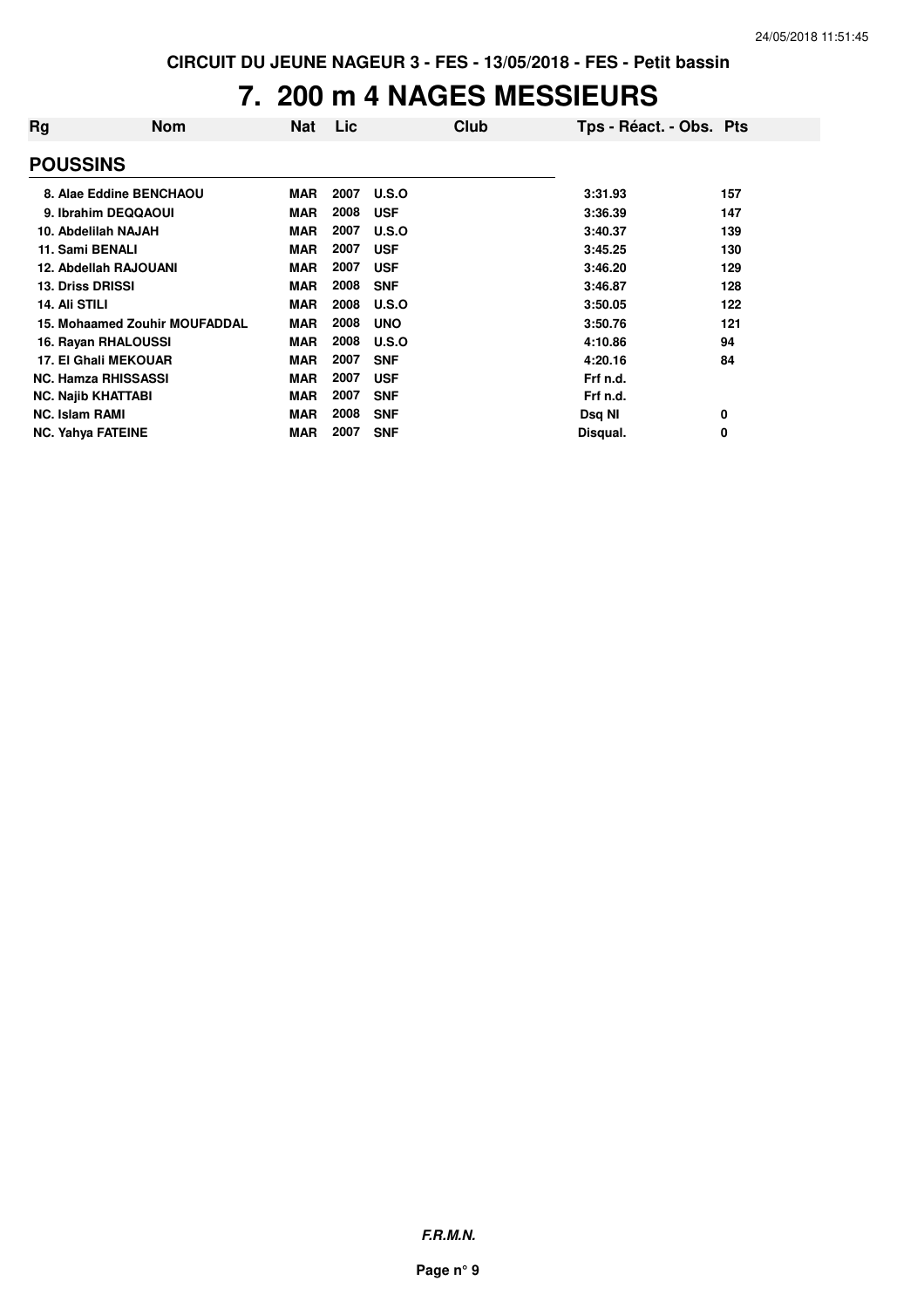### **8. 200 m 4 NAGES DAMES**

| Rg                     | <b>Nom</b>                       | <b>Nat</b> | Lic  |              | Club | Tps - Réact. - Obs. Pts |     |
|------------------------|----------------------------------|------------|------|--------------|------|-------------------------|-----|
| <b>BENJAMINS</b>       |                                  |            |      |              |      |                         |     |
|                        | 1. Nada DJEBLI                   | MAR        | 2005 | <b>CODM</b>  |      | 2:43.70                 | 457 |
|                        | 2. Dina TOUZANI                  | <b>MAR</b> | 2005 | <b>CODM</b>  |      | 2:51.25                 | 399 |
|                        | 3. Aya OUFRID                    | <b>MAR</b> | 2005 | <b>CODM</b>  |      | 2:56.45                 | 365 |
|                        | 4. Lina TOUZANI                  | <b>MAR</b> | 2005 | <b>CODM</b>  |      | 3:00.13                 | 343 |
|                        | 5. Wissal ELMARDI                | <b>MAR</b> | 2006 | <b>CODM</b>  |      | 3:07.62                 | 303 |
|                        | 6. Malak LAHJOUJI                | <b>MAR</b> | 2006 | <b>CODM</b>  |      | 3:08.58                 | 299 |
|                        | 7. Ikram HAMZIA                  | <b>MAR</b> | 2006 | <b>CODM</b>  |      | 3:10.27                 | 291 |
|                        | 8. Yassmine LAFDILI              | <b>MAR</b> | 2006 | <b>USF</b>   |      | 3:13.02                 | 279 |
|                        | 9. Riham ESSALHI                 | <b>MAR</b> | 2006 | <b>CODM</b>  |      | 3:17.54                 | 260 |
| 10. Sara NAAMI         |                                  | <b>MAR</b> | 2006 | <b>CODM</b>  |      | 3:21.20                 | 246 |
|                        | <b>11. Malak NGUERI</b>          | <b>MAR</b> | 2005 | <b>MAS</b>   |      | 3:31.76                 | 211 |
|                        | <b>12. Malak SEFFAF</b>          | <b>MAR</b> | 2006 | <b>CODM</b>  |      | 3:32.20                 | 210 |
|                        | 13. Aya EL HAMDANI               | <b>MAR</b> | 2005 | <b>MAS</b>   |      | 3:33.54                 | 206 |
|                        | <b>14. Zineb BOULMAN</b>         | <b>MAR</b> | 2006 | <b>MAS</b>   |      | 3:34.31                 | 203 |
|                        |                                  | <b>MAR</b> | 2006 | U.S.O        |      |                         |     |
|                        | 15. Fatima Zahra NAJAH           |            | 2005 |              |      | 3:40.04                 | 188 |
|                        | <b>16. Amira MZOUGHI</b>         | <b>MAR</b> |      | <b>USF</b>   |      | 3:41.86                 | 183 |
|                        | 17. Marwa AMRAOUI                | <b>MAR</b> | 2005 | <b>MCO</b>   |      | 3:44.13                 | 178 |
|                        | 18. Meryem Ayah ZOUITEN          | <b>MAR</b> | 2006 | <b>MAS</b>   |      | 3:48.13                 | 169 |
|                        | <b>19. Amina CHIGUER</b>         | <b>MAR</b> | 2006 | <b>MAS</b>   |      | 4:12.58                 | 124 |
|                        | <b>NC. Marwa ADNANE</b>          | <b>MAR</b> | 2006 | <b>CODM</b>  |      | Dsq FD                  | 0   |
|                        | <b>NC. Kenza BOUTALEB JOUTEI</b> | <b>MAR</b> | 2005 | <b>USF</b>   |      | Dsq VI                  | 0   |
|                        | <b>NC. Malika EL OUAQOR</b>      | <b>MAR</b> | 2006 | <b>MAS</b>   |      | Dsq VI                  | 0   |
| <b>NC. Zineb SAIDI</b> |                                  | <b>MAR</b> | 2006 | <b>MAS</b>   |      | Dsq NI                  | 0   |
| <b>NC. Rania HAJJI</b> |                                  | <b>MAR</b> | 2006 | <b>ABN</b>   |      | Disqual.                | 0   |
|                        | <b>NC. Wissal EL MANSOURI</b>    | <b>MAR</b> | 2006 | <b>ABN</b>   |      | Disqual.                | 0   |
| <b>POUSSINS</b>        |                                  |            |      |              |      |                         |     |
|                        | 1. Rania BROUSS                  | <b>MAR</b> | 2007 | <b>CODM</b>  |      | 3:07.84                 | 302 |
|                        | 2. Rhita EL BOURAKKADI           | <b>MAR</b> | 2007 | <b>SNF</b>   |      | 3:25.23                 | 232 |
|                        | 3. Meryem ABOUTNI                | <b>MAR</b> | 2007 | <b>MCO</b>   |      | 3:30.12                 | 216 |
|                        | 4. Hidaya LYAMANI                | <b>MAR</b> | 2008 | <b>CODM</b>  |      | 3:30.59                 | 214 |
|                        | <b>5. Hiba BOUARGANE</b>         | <b>MAR</b> | 2008 | <b>CODM</b>  |      | 3:32.20                 | 210 |
|                        | 6. Malak MANSOURI                | <b>MAR</b> | 2007 | <b>SNF</b>   |      | 3:32.66                 | 208 |
|                        | 7. Jannat ADLI                   | <b>MAR</b> | 2007 | <b>MCO</b>   |      | 3:40.63                 | 186 |
|                        | 8. Aya BEKKARI                   | MAR        | 2007 | <b>U.S.O</b> |      | 3:40.91                 | 186 |
|                        | 9. Manal ELMATTICHI              | MAR        | 2007 | <b>CODM</b>  |      | 3:41.51                 | 184 |
|                        | <b>10. Houda ESSONNI</b>         | <b>MAR</b> | 2008 | <b>CODM</b>  |      | 3:54.26                 | 156 |
|                        | <b>11. Lina TABERKANT</b>        | <b>MAR</b> | 2008 | <b>SNF</b>   |      | 3:55.21                 | 154 |
|                        | 12. Laila BELAOULA               | <b>MAR</b> | 2007 | <b>SNF</b>   |      | 3:55.98                 | 152 |
|                        | 13. Chada BENBRAHIM              | <b>MAR</b> | 2007 | <b>MAS</b>   |      | 3:58.02                 | 148 |
|                        | <b>14. Ghita NAOUI</b>           | <b>MAR</b> | 2007 | <b>SNF</b>   |      | 4:03.15                 | 139 |
| 15. Hafsa STILI        |                                  | <b>MAR</b> | 2007 | <b>U.S.O</b> |      | 4:03.38                 | 139 |
|                        | 16. Kanza MARRAKCHI BENAZZOUZ    | <b>MAR</b> | 2007 | <b>USF</b>   |      | 4:08.35                 | 131 |
|                        | 17. Hajar RAMDANI                | <b>MAR</b> | 2008 | <b>MCO</b>   |      | 4:44.80                 | 86  |
|                        | 18. Fatima Zahrae BENMOUSSA      | <b>MAR</b> | 2008 | <b>SNF</b>   |      | 5:05.04                 | 70  |
|                        | <b>NC. Aya MERZOUK</b>           | <b>MAR</b> | 2007 | <b>MAS</b>   |      | Frf n.d.                |     |
| <b>NC. Ilham ALOUI</b> |                                  | MAR        | 2008 | <b>USF</b>   |      | Frf n.d.                |     |
|                        | <b>NC. Wissale TAHIRI</b>        | <b>MAR</b> | 2007 | <b>U.S.O</b> |      | Frf n.d.                |     |
|                        | <b>NC. Rim BOUTALEB</b>          | <b>MAR</b> | 2008 | <b>MAS</b>   |      | Frf n.d.                |     |
|                        | <b>NC. Douae CHENOUNI</b>        | <b>MAR</b> | 2008 | <b>MAS</b>   |      | Dsq VI                  | 0   |
|                        | <b>NC. Naoual EL KAMYA</b>       | <b>MAR</b> | 2008 | <b>SNF</b>   |      | Dsq VI                  | 0   |
|                        | <b>NC. Zaynab FADILA</b>         | <b>MAR</b> | 2008 | <b>SNF</b>   |      | Dsq VI                  | 0   |
|                        | <b>NC. Ouiam CHETOUANE</b>       | <b>MAR</b> | 2007 | <b>U.S.O</b> |      | Dsq VI                  | 0   |
|                        | <b>NC. Salma NEQQAZ</b>          | <b>MAR</b> | 2007 | <b>USF</b>   |      | Dsq NI                  | 0   |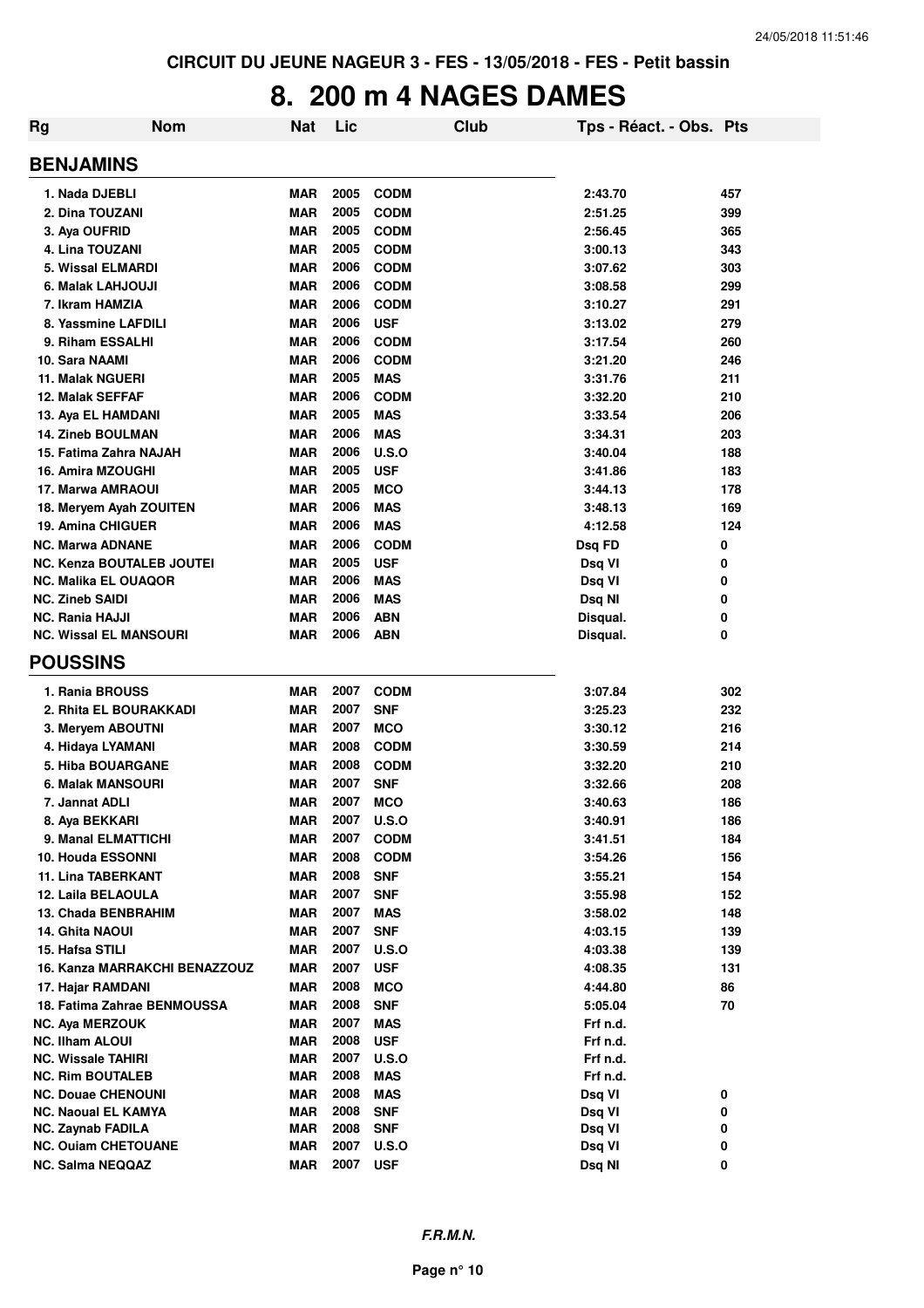# **9. 400 m NAGE LIBRE MESSIEURS**

| Rg | <b>Nom</b>                   | <b>Nat</b> | Lic  | Club        | Tps - Réact. - Obs. Pts |     |
|----|------------------------------|------------|------|-------------|-------------------------|-----|
|    | <b>BENJAMINS</b>             |            |      |             |                         |     |
|    | <b>1. Ali ESSARSARE</b>      | <b>MAR</b> | 2005 | <b>CODM</b> | 4:56.83                 | 407 |
|    | 2. Souhaib EL MOUSSAMI       | <b>MAR</b> | 2006 | <b>CODM</b> | 5:05.78                 | 372 |
|    | 3. Youssef IDRISSI           | <b>MAR</b> | 2005 | <b>CODM</b> | 5:18.30                 | 330 |
|    | 4. Abdellah HANINI           | <b>MAR</b> | 2006 | <b>CODM</b> | 5:28.30                 | 301 |
|    | 5. Mohammed Tayeb GHALLAB    | <b>MAR</b> | 2006 | <b>SNF</b>  | 5:34.48                 | 284 |
|    | 6. Nizar SALMI               | <b>MAR</b> | 2006 | <b>CODM</b> | 5:36.71                 | 279 |
|    | 7. Saad YASSIRI              | <b>MAR</b> | 2005 | <b>USF</b>  | 5:41.78                 | 266 |
|    | 8. Othmane BABA              | <b>MAR</b> | 2005 | <b>CODM</b> | 5:45.37                 | 258 |
|    | 9. Nouh ZAROUKI              | <b>MAR</b> | 2005 | <b>UNO</b>  | 5:48.39                 | 252 |
|    | 10. Badr DEQQAOUI            | <b>MAR</b> | 2005 | <b>USF</b>  | 5:49.01                 | 250 |
|    | <b>11. Ali BENCHEKROUN</b>   | <b>MAR</b> | 2006 | <b>USF</b>  | 5:57.39                 | 233 |
|    | <b>12. Ziad MAHRACH</b>      | <b>MAR</b> | 2006 | <b>USF</b>  | 5:57.57                 | 233 |
|    | <b>13. Karim BOUGHALEB</b>   | <b>MAR</b> | 2006 | <b>SNF</b>  | 6:00.44                 | 227 |
|    | <b>14. Ahmed BENNANI</b>     | <b>MAR</b> | 2006 | <b>CODM</b> | 6:02.88                 | 223 |
|    | 15. Rayane AMALI             | <b>MAR</b> | 2006 | <b>CODM</b> | 6:02.91                 | 222 |
|    | <b>16. Marwane EL HAOUAT</b> | <b>MAR</b> | 2006 | <b>SNF</b>  | 6:09.32                 | 211 |
|    | 17. Ayoub LAMHITI            | <b>MAR</b> | 2006 | <b>SNF</b>  | 6:10.90                 | 208 |
|    | 18. Abdessalam BEN KALTOUM   | <b>MAR</b> | 2005 | <b>USF</b>  | 6:17.22                 | 198 |
|    | 19. Adham Salah CHERRAK      | <b>MAR</b> | 2005 | <b>MCO</b>  | 6:18.35                 | 196 |
|    | 20. Nasrallah BELHADRI       | <b>MAR</b> | 2006 | <b>UNO</b>  | 6:18.38                 | 196 |
|    | 21. Youssef ZAKRI            | <b>MAR</b> | 2006 | <b>USF</b>  | 6:19.39                 | 195 |
|    | 22. Ayoub CHIHAB             | <b>MAR</b> | 2005 | <b>MCO</b>  | 6:19.63                 | 194 |
|    | 23. Taha HAMMANI             | <b>MAR</b> | 2005 | <b>USF</b>  | 6:22.82                 | 189 |
|    | 24. Boubker SAYARH           | <b>MAR</b> | 2005 | <b>MAS</b>  | 6:26.32                 | 184 |
|    | 25. Logmane FASSI FIHRI      | <b>MAR</b> | 2006 | <b>MAS</b>  | 6:48.31                 | 156 |
|    | 26. Adam ARFAQ               | <b>MAR</b> | 2006 | <b>MAS</b>  | 6:53.27                 | 151 |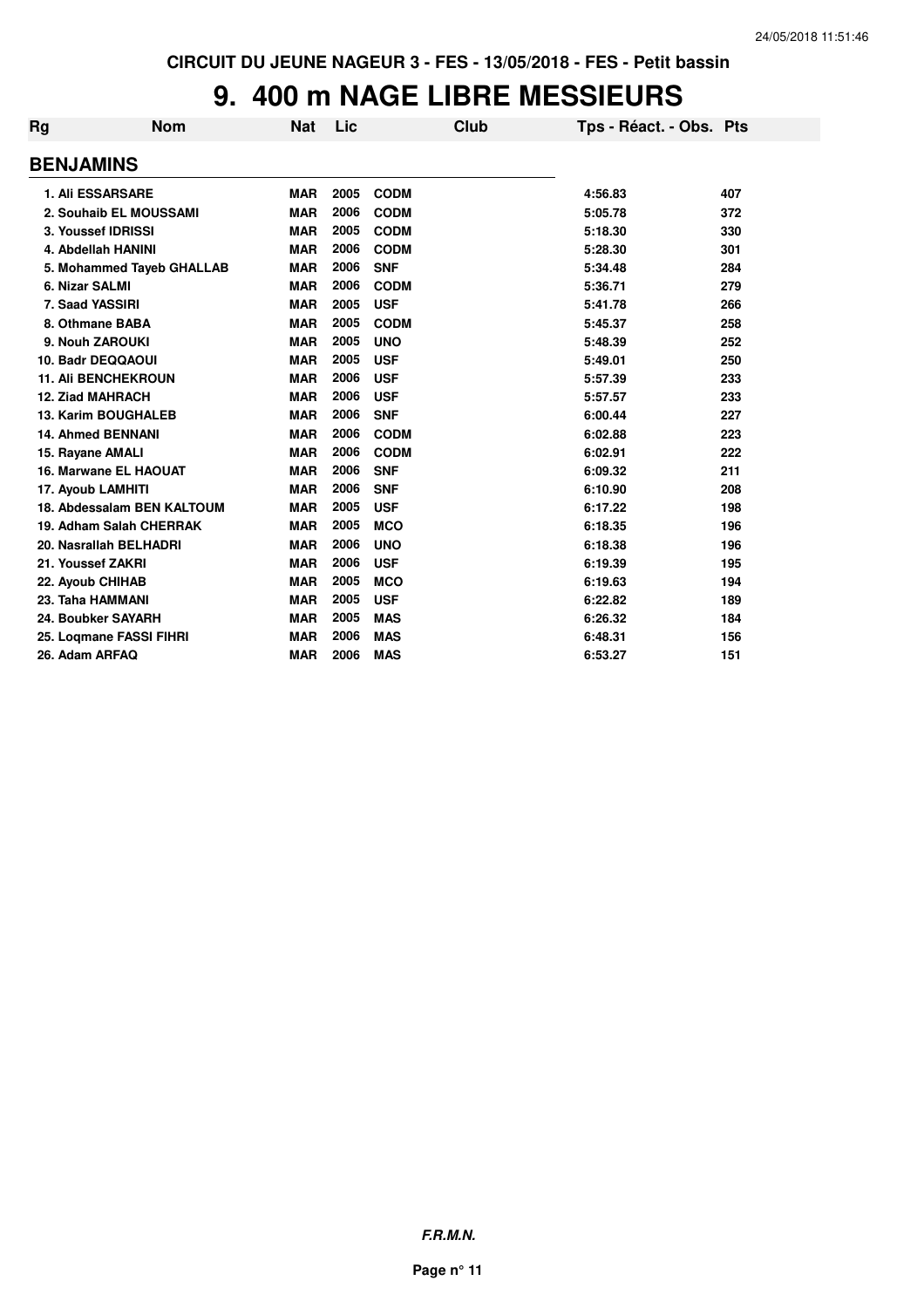#### **10. 100 m NAGE LIBRE DAMES**

| Rg                               | <b>Nom</b> | Nat        | Lic  |              | Club | Tps - Réact. - Obs. Pts |     |
|----------------------------------|------------|------------|------|--------------|------|-------------------------|-----|
| <b>BENJAMINS</b>                 |            |            |      |              |      |                         |     |
| 1. Nada DJEBLI                   |            | <b>MAR</b> | 2005 | <b>CODM</b>  |      | 1:06.33                 | 483 |
| 2. Aya OUFRID                    |            | <b>MAR</b> | 2005 | <b>CODM</b>  |      | 1:07.66                 | 455 |
| 3. Dina TOUZANI                  |            | <b>MAR</b> | 2005 | <b>CODM</b>  |      | 1:08.53                 | 438 |
| 4. Lina TOUZANI                  |            | <b>MAR</b> | 2005 | <b>CODM</b>  |      | 1:11.49                 | 386 |
| <b>5. Abir MAHSSOUNE</b>         |            | <b>MAR</b> | 2006 | <b>CODM</b>  |      | 1:11.69                 | 383 |
| 6. Rim IDRISSI ROCHI ISSI        |            | <b>MAR</b> | 2005 | <b>SNF</b>   |      | 1:12.25                 | 374 |
| 7. Hiba ET TALBI                 |            | <b>MAR</b> | 2006 | <b>MAS</b>   |      | 1:12.59                 | 369 |
| 8. Wissal ELMARDI                |            | <b>MAR</b> | 2006 | <b>CODM</b>  |      | 1:13.48                 | 355 |
| 9. Sofia SAIDI                   |            | <b>MAR</b> | 2005 | <b>SNF</b>   |      | 1:16.05                 | 321 |
| 10. Salma KADIRI HASSANI         |            | <b>MAR</b> | 2006 | <b>SNF</b>   |      | 1:16.06                 | 320 |
| <b>11. Malak LAHJOUJI</b>        |            | <b>MAR</b> | 2006 | <b>CODM</b>  |      | 1:16.43                 | 316 |
| 12. Aya JABRI                    |            | <b>MAR</b> | 2006 | <b>CODM</b>  |      | 1:17.78                 | 300 |
| 13. Salma LAMHITI                |            | <b>MAR</b> | 2006 | <b>SNF</b>   |      | 1:18.45                 | 292 |
| 13. Yassmine LAFDILI             |            | <b>MAR</b> | 2006 | <b>USF</b>   |      | 1:18.45                 | 292 |
| 15. Ikram HAMZIA                 |            | <b>MAR</b> | 2006 | <b>CODM</b>  |      | 1:19.09                 | 285 |
| 16. Basma BROUSS                 |            | <b>MAR</b> | 2005 | <b>CODM</b>  |      | 1:19.77                 | 278 |
| <b>17. Zineb BOULMAN</b>         |            | <b>MAR</b> | 2006 | <b>MAS</b>   |      | 1:19.81                 | 277 |
| 18. Zainab OUALI                 |            | <b>MAR</b> | 2006 | <b>CAT</b>   |      | 1:21.43                 | 261 |
| 19. Malak SEFFAF                 |            | <b>MAR</b> | 2006 | <b>CODM</b>  |      | 1:22.60                 | 250 |
| 20. Aya BENTALEB                 |            | <b>MAR</b> | 2005 | <b>CODM</b>  |      | 1:22.86                 | 248 |
| 21. Malika EL OUAQOR             |            | <b>MAR</b> | 2006 | <b>MAS</b>   |      | 1:24.09                 | 237 |
| 22. Sara NAAMI                   |            | <b>MAR</b> | 2006 | <b>CODM</b>  |      | 1:24.23                 | 236 |
| 23. Kenza BOUTALEB JOUTEI        |            | <b>MAR</b> | 2005 | <b>USF</b>   |      | 1:24.81                 | 231 |
| 24. Marwa ADNANE                 |            | <b>MAR</b> | 2006 | <b>CODM</b>  |      | 1:27.24                 | 212 |
| 25. Amira MZOUGHI                |            | <b>MAR</b> | 2005 | <b>USF</b>   |      | 1:28.98                 | 200 |
| 26. Asmae KRIBII                 |            | <b>MAR</b> | 2006 | <b>MCO</b>   |      | 1:29.14                 | 199 |
| 27. Fatima Zahra NAJAH           |            | <b>MAR</b> | 2006 | U.S.O        |      | 1:29.20                 | 198 |
| 28. Aicha ZOUARHI                |            | <b>MAR</b> | 2006 | <b>MAS</b>   |      | 1:29.47                 | 197 |
| 29. Marwa GHARBI                 |            | <b>MAR</b> | 2006 | <b>USF</b>   |      | 1:29.67                 | 195 |
| 30. Lina MOJAB                   |            | <b>MAR</b> | 2005 | <b>SNF</b>   |      | 1:29.91                 | 194 |
| 31. Amina CHIGUER                |            | <b>MAR</b> | 2006 | <b>MAS</b>   |      | 1:30.51                 | 190 |
| 32. Kenza BENNANI                |            | <b>MAR</b> | 2006 | <b>MAS</b>   |      | 1:31.16                 | 186 |
| <b>33. Zineb KHALDI HASSANI</b>  |            | <b>MAR</b> | 2006 | <b>SNF</b>   |      | 1:32.66                 | 177 |
| 34. Marwa AMRAOUI                |            | <b>MAR</b> | 2005 | <b>MCO</b>   |      | 1:33.97                 | 170 |
| 35. May GHARBI                   |            | <b>MAR</b> | 2006 | <b>USF</b>   |      | 1:34.02                 | 169 |
| 36. Hiba MAAZOUZI                |            | <b>MAR</b> | 2005 | <b>U.S.O</b> |      | 1:34.41                 | 167 |
| 37. Meryem Ayah ZOUITEN          |            | <b>MAR</b> | 2006 | <b>MAS</b>   |      | 1:42.59                 | 130 |
| 38. Ihsane ZOHIR                 |            | <b>MAR</b> | 2006 | <b>UNO</b>   |      | 1:44.02                 | 125 |
| 39. Salma BENNANI                |            | <b>MAR</b> | 2006 | <b>MAS</b>   |      | 1:52.38                 | 99  |
| 40. Salma LAAROUSSI              |            | <b>MAR</b> | 2006 | <b>MCO</b>   |      | 1:54.01                 | 95  |
| <b>NC. Marwa MHAMMEDI ALAOUI</b> |            | <b>MAR</b> | 2005 | <b>DNF</b>   |      | Frf n.d.                |     |
| <b>NC. Kamar IDRISSI</b>         |            | <b>MAR</b> | 2006 | <b>DNF</b>   |      | Frf n.d.                |     |
| <b>NC. Hafsa ALLAOUI</b>         |            | <b>MAR</b> | 2006 | <b>DNF</b>   |      | <b>Abandon</b>          | 0   |
| <b>NC. Rim RAHALI</b>            |            | <b>MAR</b> | 2005 | <b>CODM</b>  |      | Dsq FD                  | 0   |
| <b>NC. Riham ESSALHI</b>         |            | <b>MAR</b> | 2006 | <b>CODM</b>  |      | Dsq FD                  | 0   |
| <b>NC. Lina LARHMAM</b>          |            | <b>MAR</b> | 2005 | <b>ABN</b>   |      | Disqual.                | 0   |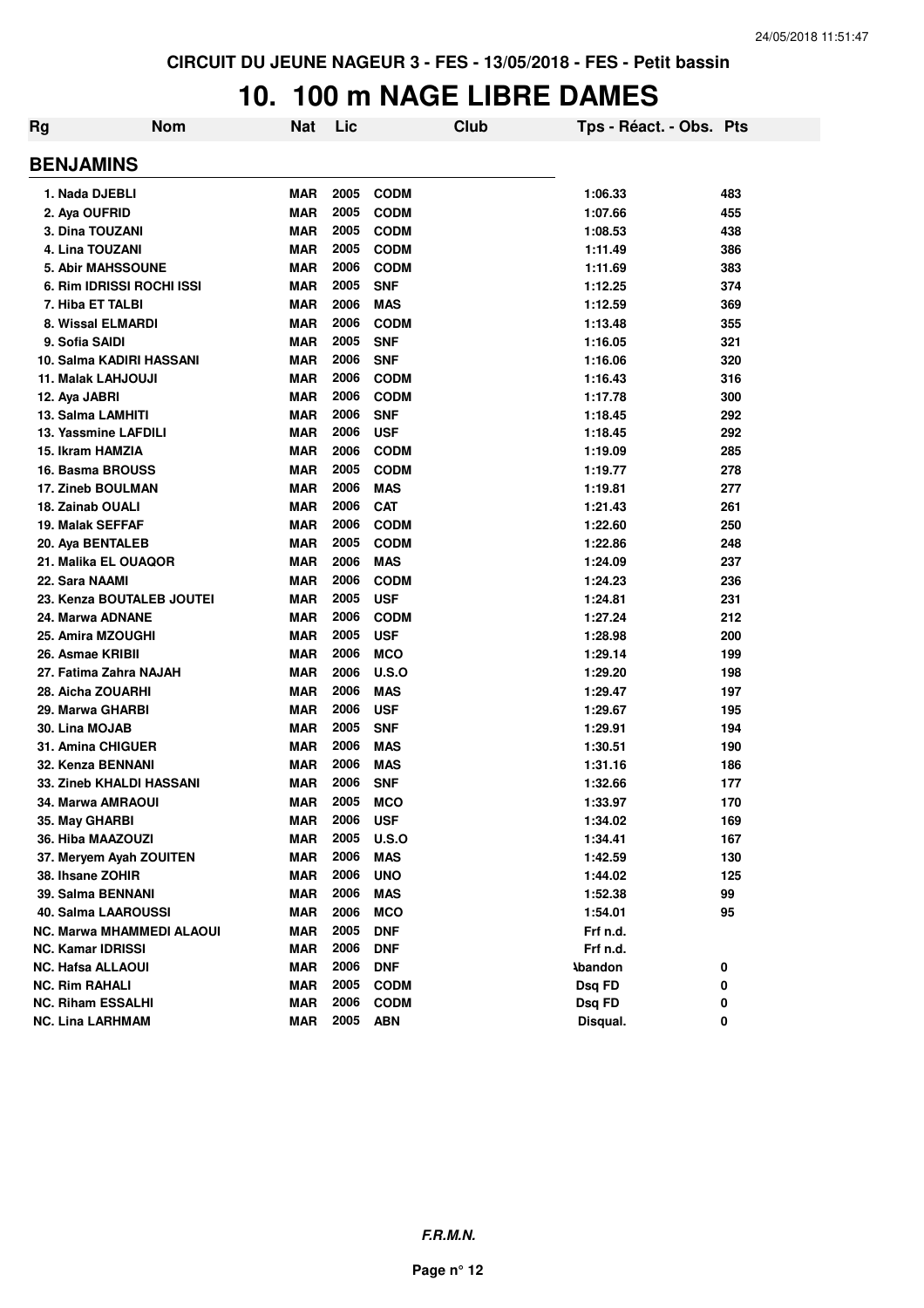### **11. 200 m NAGE LIBRE DAMES**

| Rg              | <b>Nom</b>                    | <b>Nat</b> | Lic  | Club        | Tps - Réact. - Obs. Pts |     |  |
|-----------------|-------------------------------|------------|------|-------------|-------------------------|-----|--|
| <b>POUSSINS</b> |                               |            |      |             |                         |     |  |
|                 | 1. Rania BROUSS               | <b>MAR</b> | 2007 | <b>CODM</b> | 2:40.93                 | 346 |  |
|                 | 2. Aya TABET                  | <b>MAR</b> | 2007 | <b>MCO</b>  | 2:55.04                 | 268 |  |
|                 | <b>3. Hiba BOUARGANE</b>      | <b>MAR</b> | 2008 | <b>CODM</b> | 2:57.85                 | 256 |  |
|                 | 4. Marwa BELRHITI NEJJAR      | <b>MAR</b> | 2007 | <b>CODM</b> | 3:00.53                 | 245 |  |
|                 | 5. Meryem ABOUTNI             | <b>MAR</b> | 2007 | <b>MCO</b>  | 3:02.38                 | 237 |  |
|                 | 6. Lina JELLOUL               | <b>MAR</b> | 2007 | <b>CODM</b> | 3:03.95                 | 231 |  |
|                 | 7. Rim NAMIRI                 | <b>MAR</b> | 2008 | <b>CODM</b> | 3:05.11                 | 227 |  |
|                 | 8. Youmna LAISSAOUI           | <b>MAR</b> | 2007 | <b>CODM</b> | 3:05.61                 | 225 |  |
|                 | 9. Rhita EL BOURAKKADI        | <b>MAR</b> | 2007 | <b>SNF</b>  | 3:06.13                 | 223 |  |
|                 | 10. Ikrame NABIL              | <b>MAR</b> | 2007 | <b>SNF</b>  | 3:13.00                 | 200 |  |
|                 | <b>11. Rim ELMOUNE</b>        | <b>MAR</b> | 2008 | <b>CODM</b> | 3:13.84                 | 198 |  |
|                 | 12. Israe EL AMINE            | <b>MAR</b> | 2007 | <b>CODM</b> | 3:15.46                 | 193 |  |
|                 | 13. Maryam BENMOUMEN          | <b>MAR</b> | 2008 | <b>CODM</b> | 3:16.33                 | 190 |  |
|                 | 14. Jannat ADLI               | <b>MAR</b> | 2007 | <b>MCO</b>  | 3:17.98                 | 185 |  |
|                 | 15. Khadija GHAMEL            | <b>MAR</b> | 2007 | <b>SNF</b>  | 3:21.49                 | 176 |  |
|                 | 16. Malak ISMAILI             | <b>MAR</b> | 2008 | <b>CODM</b> | 3:27.86                 | 160 |  |
|                 | 17. Romayssae TALBI           | <b>MAR</b> | 2008 | <b>CODM</b> | 3:28.05                 | 160 |  |
|                 | <b>18. Lina TABERKANT</b>     | <b>MAR</b> | 2008 | <b>SNF</b>  | 3:28.85                 | 158 |  |
|                 | <b>19. Douae CHENOUNI</b>     | <b>MAR</b> | 2008 | <b>MAS</b>  | 3:28.99                 | 158 |  |
|                 | 20. Ouiame BOUAZZAOUI         | <b>MAR</b> | 2007 | <b>MCO</b>  | 3:32.06                 | 151 |  |
|                 | 21. Aya DAICHA                | <b>MAR</b> | 2008 | <b>CODM</b> | 3:37.65                 | 139 |  |
|                 | <b>22. Abir LAAROUSSI</b>     | <b>MAR</b> | 2007 | <b>MCO</b>  | 3:41.44                 | 132 |  |
|                 | 23. Fatima Zahra YOUNES       | <b>MAR</b> | 2007 | U.S.O       | 3:43.27                 | 129 |  |
|                 | 24. Maryam ELHAOUAT           | <b>MAR</b> | 2008 | <b>SNF</b>  | 3:44.82                 | 126 |  |
|                 | 25. Sara ABOUTNI              | <b>MAR</b> | 2008 | <b>MCO</b>  | 3:51.34                 | 116 |  |
|                 | 26. Kanza MARRAKCHI BENAZZOUZ | <b>MAR</b> | 2007 | <b>USF</b>  | 3:57.41                 | 107 |  |
|                 | 27. Maha ELOUAQOR             | <b>MAR</b> | 2008 | <b>MAS</b>  | 3:58.41                 | 106 |  |
|                 | 28. Hajar RAMDANI             | <b>MAR</b> | 2008 | <b>MCO</b>  | 4:21.00                 | 81  |  |
|                 | 29. Rania YACOBI              | <b>MAR</b> | 2008 | <b>CODM</b> | 4:23.39                 | 78  |  |
|                 | 30. Salma NEQQAZ              | <b>MAR</b> | 2007 | <b>USF</b>  | 4:27.81                 | 75  |  |
|                 | <b>NC. Ilham ALOUI</b>        | <b>MAR</b> | 2008 | <b>USF</b>  | Frf n.d.                |     |  |
|                 | <b>NC. Nouha BOUYACOUB</b>    | <b>MAR</b> | 2008 | <b>CODM</b> | Disqual.                | 0   |  |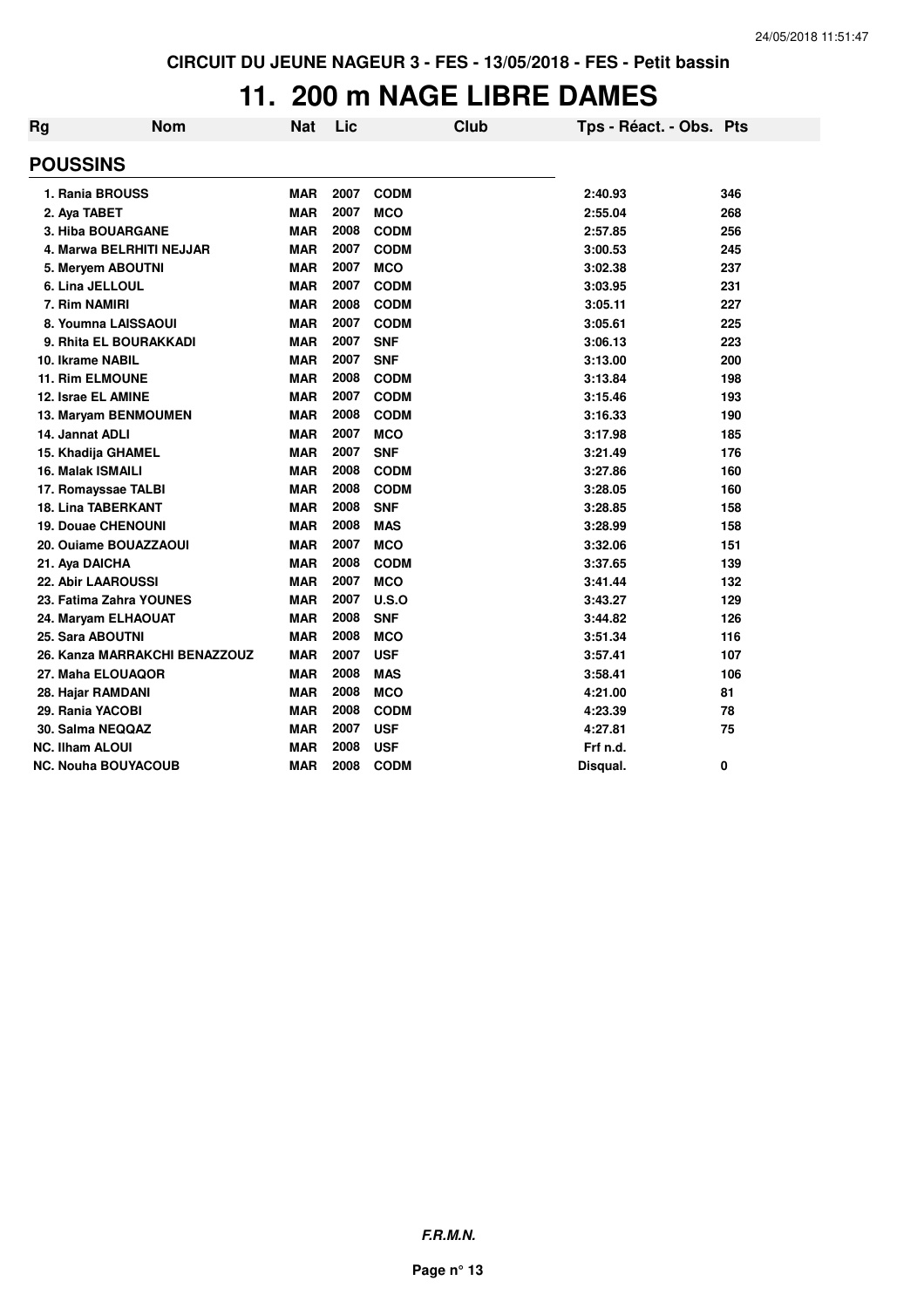### **12. 50 m NAGE LIBRE MESSIEURS**

| Rg              | <b>Nom</b>                                           | <b>Nat</b>               | Lic          |                          | Club | Tps - Réact. - Obs. Pts |            |
|-----------------|------------------------------------------------------|--------------------------|--------------|--------------------------|------|-------------------------|------------|
| <b>POUSSINS</b> |                                                      |                          |              |                          |      |                         |            |
|                 | 1. Nizar HAOUATI                                     | <b>MAR</b>               | 2007         | <b>USF</b>               |      | 32.30                   | 271        |
|                 | 2. Ahmed LAISSAOUI                                   | <b>MAR</b>               | 2007         | <b>CODM</b>              |      | 34.53                   | 222        |
|                 | 3. Rayane ADIANNA                                    | <b>MAR</b>               | 2007         | <b>SNF</b>               |      | 34.69                   | 219        |
|                 | 4. Othmane RHZAL                                     | <b>MAR</b>               | 2008         | <b>UNO</b>               |      | 34.86                   | 215        |
|                 | 5. Ayman LAMFEDEL                                    | <b>MAR</b>               | 2007         | <b>CODM</b>              |      | 35.47                   | 204        |
|                 | 6. Mohamed Sami MIRI                                 | <b>MAR</b>               | 2007         | <b>UNO</b>               |      | 35.49                   | 204        |
|                 | 7. Hamza ESSARSARE                                   | <b>MAR</b>               | 2007         | <b>CODM</b>              |      | 36.03                   | 195        |
|                 | 8. Hicham AZIZ ALAOUI                                | <b>MAR</b>               | 2008         | <b>CODM</b>              |      | 36.13                   | 193        |
|                 | 9. Mehdi OUMOKHTAR                                   | <b>MAR</b>               | 2007         | <b>UNO</b>               |      | 36.28                   | 191        |
|                 | 10. Mohammed Anas DAKIR                              | <b>MAR</b>               | 2008<br>2007 | <b>USF</b>               |      | 36.38                   | 189        |
|                 | 11. Yahya FATEINE<br>12. Ibrahim DEQQAOUI            | <b>MAR</b><br><b>MAR</b> | 2008         | <b>SNF</b><br><b>USF</b> |      | 37.04<br>37.15          | 179<br>178 |
|                 | 12. Abderrahim MRHAILAF                              | <b>MAR</b>               | 2007         | <b>CODM</b>              |      | 37.15                   | 178        |
|                 | 14. Haytam BOUHACHEM                                 | <b>MAR</b>               | 2007         | <b>CODM</b>              |      | 37.20                   | 177        |
|                 | 15. Abdellah RAJOUANI                                | <b>MAR</b>               | 2007         | <b>USF</b>               |      | 37.87                   | 168        |
|                 | <b>16. Chihab Eddine ANNAHEID</b>                    | <b>MAR</b>               | 2008         | <b>DNF</b>               |      | 37.97                   | 167        |
|                 | 17. Zakariae ROUICHA                                 | <b>MAR</b>               | 2007         | <b>CODM</b>              |      | 38.06                   | 165        |
|                 | <b>18. Mohammed ELAANNOUNI</b>                       | <b>MAR</b>               | 2007         | <b>USF</b>               |      | 38.26                   | 163        |
|                 | <b>19. Driss DRISSI</b>                              | <b>MAR</b>               | 2008         | <b>SNF</b>               |      | 38.30                   | 162        |
|                 | 20. Abdelilah NAJAH                                  | <b>MAR</b>               | 2007         | U.S.O                    |      | 38.55                   | 159        |
|                 | 21. Rayan EL KILI                                    | <b>MAR</b>               | 2007         | <b>CODM</b>              |      | 38.84                   | 156        |
|                 | 22. Mohaamed Zouhir MOUFADDAL                        | <b>MAR</b>               | 2008         | <b>UNO</b>               |      | 39.16                   | 152        |
|                 | 23. Mohamed Rayane BOUASSAL                          | <b>MAR</b>               | 2007         | <b>CODM</b>              |      | 39.19                   | 151        |
|                 | 24. Alae Eddine BENCHAOU                             | <b>MAR</b>               | 2007         | U.S.O                    |      | 39.66                   | 146        |
|                 | 25. Zakariae OUBAD                                   | <b>MAR</b>               | 2008         | <b>CODM</b>              |      | 40.13                   | 141        |
|                 | 26. Houssam KHAZZAN                                  | <b>MAR</b>               | 2007         | <b>CODM</b>              |      | 40.33                   | 139        |
|                 | 27. Rayan EL HILALI                                  | <b>MAR</b>               | 2007         | <b>SNF</b>               |      | 40.43                   | 138        |
|                 | 28. Haitam LAAMIRI                                   | <b>MAR</b>               | 2008         | <b>CODM</b>              |      | 40.55                   | 137        |
|                 | 29. Mehdi MHAMMEDI ALAOUI                            | <b>MAR</b>               | 2008         | <b>DNF</b>               |      | 41.10                   | 131        |
|                 | 30. Yassine CHEKKORI<br>31. Sami BENALI              | <b>MAR</b>               | 2008<br>2007 | <b>SNF</b>               |      | 41.20                   | 130        |
|                 | 32. Othmane IDRISSI BOUGRINE                         | <b>MAR</b><br><b>MAR</b> | 2008         | <b>USF</b><br><b>DNF</b> |      | 41.73<br>42.17          | 125<br>121 |
|                 | <b>33. Ali STILI</b>                                 | <b>MAR</b>               | 2008         | U.S.O                    |      | 42.19                   | 121        |
|                 | 34. El Ghali MEKOUAR                                 | <b>MAR</b>               | 2007         | <b>SNF</b>               |      | 42.30                   | 120        |
|                 | <b>35. Saad MOUFID</b>                               | MAR                      | 2007         | <b>DNF</b>               |      | 42.39                   | 120        |
|                 | 36. Badredine FASSI FIHRI                            | <b>MAR</b>               | 2007         | <b>MAS</b>               |      | 42.48                   | 119        |
|                 | 36. Rayan RHALOUSSI                                  | <b>MAR</b>               | 2008         | <b>U.S.O</b>             |      | 42.48                   | 119        |
|                 | 38. Mohammed Yassine AMAMOU                          | <b>MAR</b>               | 2007         | <b>USF</b>               |      | 42.63                   | 118        |
|                 | <b>39. Omar ELAANNOUNI</b>                           | <b>MAR</b>               | 2008         | <b>USF</b>               |      | 42.75                   | 117        |
|                 | 40. Mohammed MOUTHIF                                 | <b>MAR</b>               | 2008         | <b>USF</b>               |      | 44.21                   | 105        |
|                 | <b>41. Fadel BENHAYOUNE</b>                          | <b>MAR</b>               | 2007         | <b>CODM</b>              |      | 45.78                   | 95         |
|                 | 42. Mehdi NAGRI                                      | <b>MAR</b>               | 2008         | <b>U.S.O</b>             |      | 46.46                   | 91         |
|                 | 43. Hamza SQUALI KADIMI                              | <b>MAR</b>               | 2008         | <b>USF</b>               |      | 47.63                   | 84         |
|                 | 44. Islam RAMI                                       | <b>MAR</b>               | 2008         | <b>SNF</b>               |      | 47.84                   | 83         |
|                 | 45. Mohamed Sami EL MARJANI                          | <b>MAR</b>               | 2007         | <b>USF</b>               |      | 48.02                   | 82         |
|                 | 46. Hamza SAADI                                      | <b>MAR</b>               | 2008         | <b>DNF</b>               |      | 50.05                   | 72         |
|                 | 47. Chadi Houssam SEHOUATE                           | <b>MAR</b>               | 2008         | <b>USF</b>               |      | 50.20                   | 72         |
|                 | <b>48. Younes HAMDAOUI</b>                           | <b>MAR</b>               | 2008         | <b>U.S.O</b>             |      | 50.71                   | 70         |
|                 | 49. Omar ZAROUALI                                    | <b>MAR</b>               | 2007         | <b>CAT</b>               |      | 52.82                   | 62         |
|                 | 50. Mohammed Yassine FILALI                          | <b>MAR</b>               | 2007         | <b>MAS</b>               |      | 57.22                   | 48         |
|                 | 51. Yassine EL HASKOURI                              | <b>MAR</b>               | 2007<br>2008 | <b>USF</b>               |      | 58.95                   | 44         |
|                 | 52. Mohammed Taha GUERCH<br><b>NC. Ismail MOUTIA</b> | <b>MAR</b><br><b>MAR</b> | 2008         | <b>USF</b><br><b>USF</b> |      | 1:00.70<br>Frf exc.     | 40         |
|                 | <b>NC. Amine CHATER</b>                              | <b>MAR</b>               | 2007         | <b>U.S.O</b>             |      | Frf exc.                |            |
|                 | <b>NC. Najib KHATTABI</b>                            | <b>MAR</b>               | 2007         | <b>SNF</b>               |      | Frf n.d.                |            |
|                 | <b>NC. Mohamed ABID</b>                              | MAR                      | 2007         | <b>ABN</b>               |      | Frf n.d.                |            |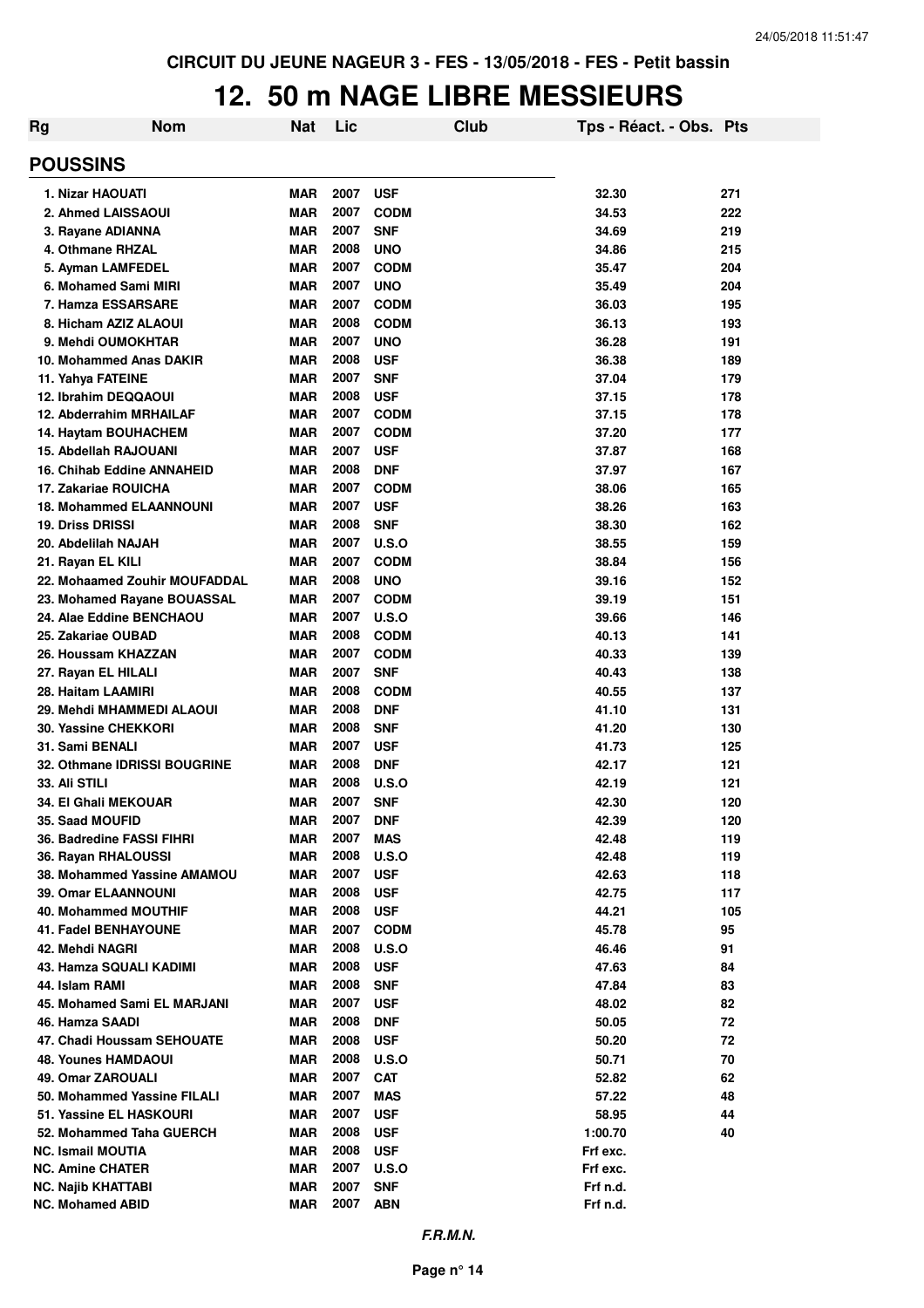**CIRCUIT DU JEUNE NAGEUR 3 - FES - 13/05/2018 - FES - Petit bassin**

## **12. 50 m NAGE LIBRE MESSIEURS**

| Rg                             | <b>Nom</b> | Nat      | Lic.       |            | Club     | Tps - Réact. - Obs. Pts |  |
|--------------------------------|------------|----------|------------|------------|----------|-------------------------|--|
| <b>POUSSINS</b>                |            |          |            |            |          |                         |  |
| <b>NC. Ayman SMAHI</b>         |            | MAR 2007 |            | <b>DNF</b> |          | Frf n.d.                |  |
| <b>NC. Mohamed MIMI LAHLOU</b> |            | MAR      | 2008       | MAS        |          | Frf n.d.                |  |
| <b>NC. Hamza RHISSASSI</b>     | MAR        | 2007     | <b>USF</b> |            | Frf n.d. |                         |  |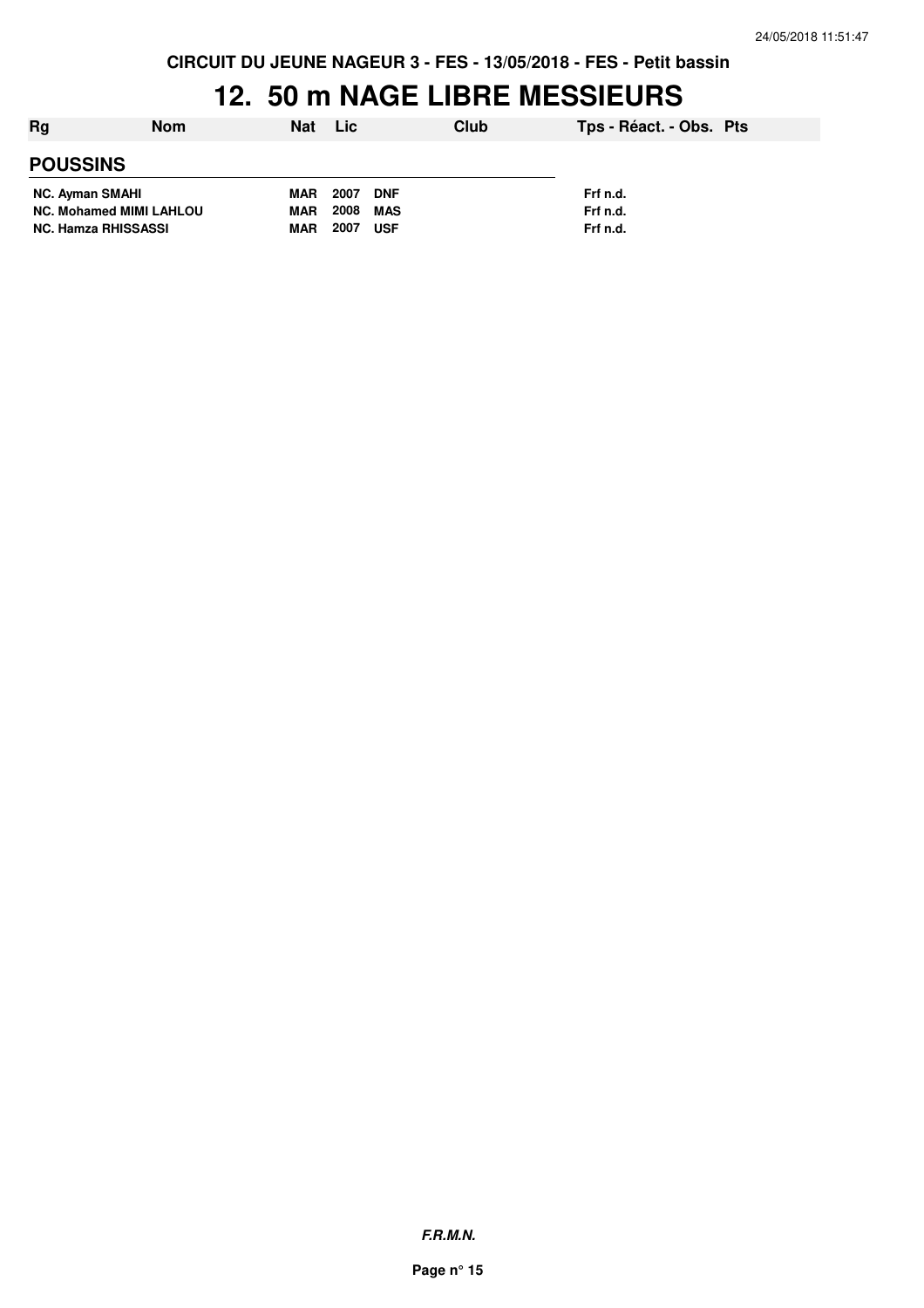### **13. 100 m BRASSE MESSIEURS**

| Rg                                                      | <b>Nom</b>                      | <b>Nat</b>               | Lic          |                           | Club | Tps - Réact. - Obs. Pts |        |
|---------------------------------------------------------|---------------------------------|--------------------------|--------------|---------------------------|------|-------------------------|--------|
| <b>BENJAMINS</b>                                        |                                 |                          |              |                           |      |                         |        |
| 1. Ismail DEQQAOUI                                      |                                 | <b>MAR</b>               | 2005         | <b>USF</b>                |      | 1:18.48                 | 413    |
| 2. Khalil ELMOUNE                                       |                                 | <b>MAR</b>               | 2005         | <b>CODM</b>               |      | 1:21.80                 | 365    |
| <b>3. Ali ESSARSARE</b>                                 |                                 | <b>MAR</b>               | 2005         | <b>CODM</b>               |      | 1:23.97                 | 337    |
| 4. Othmane ZITOUNI                                      |                                 | <b>MAR</b>               | 2005         | <b>CODM</b>               |      | 1:25.77                 | 316    |
| 5. Adam LAMHITI                                         |                                 | <b>MAR</b>               | 2006         | <b>SNF</b>                |      | 1:27.59                 | 297    |
| 6. Ali SAADOUN                                          |                                 | <b>MAR</b>               | 2005         | <b>CODM</b>               |      | 1:28.27                 | 290    |
| 7. Taha CHTATI                                          |                                 | MAR                      | 2005         | <b>CODM</b>               |      | 1:28.41                 | 289    |
| 8. Alae BOUARGANE                                       |                                 | MAR                      | 2005         | <b>CODM</b>               |      | 1:28.47                 | 288    |
| 9. Amine RACHEK                                         |                                 | <b>MAR</b>               | 2006         | <b>CODM</b>               |      | 1:29.77                 | 276    |
| 10. Hatim CHEHIBA                                       |                                 | <b>MAR</b>               | 2005         | <b>CODM</b>               |      | 1:29.84                 | 275    |
| 11. Omar HIDAF                                          |                                 | <b>MAR</b>               | 2006         | <b>CODM</b>               |      | 1:30.98                 | 265    |
| <b>12. Yassine RAMDANI</b>                              |                                 | <b>MAR</b>               | 2005         | <b>MCO</b>                |      | 1:33.25                 | 246    |
| 13. Yasser OUARIACH                                     |                                 | <b>MAR</b>               | 2005         | <b>U.S.O</b>              |      | 1:33.77                 | 242    |
| 14. Ayoub LAMHITI                                       |                                 | <b>MAR</b>               | 2006         | <b>SNF</b>                |      | 1:34.85                 | 234    |
|                                                         | 15. Salaheddine KOJMANE         | <b>MAR</b>               | 2006         | <b>CODM</b>               |      | 1:35.65                 | 228    |
|                                                         | <b>16. Houssam BOUBEKRI</b>     | <b>MAR</b>               | 2005         | <b>MCO</b>                |      | 1:38.59                 | 208    |
|                                                         | 17. Mohamed Salah Eddine RAHHOU | MAR                      | 2005         | <b>UNO</b>                |      | 1:39.24                 | 204    |
| 18. Ilyasse ZAID                                        |                                 | <b>MAR</b>               | 2006         | <b>MCO EN</b>             |      | 1:40.08                 | 199    |
| 19. Yassine SBAITI                                      |                                 | MAR                      | 2005         | <b>CODM</b>               |      | 1:40.14                 | 198    |
| <b>20. Ali TOUIJAR</b>                                  |                                 | MAR                      | 2005         | <b>SNF</b>                |      | 1:41.48                 | 191    |
|                                                         | 21. Mohamed Rayhane BENNANI     | MAR                      | 2005         | <b>DNF</b>                |      | 1:42.12                 | 187    |
| 22. Aymane TLEMCANI                                     |                                 | <b>MAR</b>               | 2006         | <b>DNF</b>                |      | 1:42.64                 | 184    |
| 23. Ghaly JAGOUI                                        |                                 | <b>MAR</b>               | 2005         | U.S.O                     |      | 1:43.38                 | 180    |
|                                                         | 24. Mohammed Borhane DZIRI      | MAR                      | 2005         | <b>MCO EN</b>             |      | 1:43.55                 | 179    |
| 25. Abdelali RAMDANI                                    |                                 | <b>MAR</b>               | 2006         | <b>MCO</b>                |      | 1:43.57                 | 179    |
| 26. Nouh ZAROUKI                                        |                                 | <b>MAR</b>               | 2005         | <b>UNO</b>                |      | 1:44.22                 | 176    |
| 27. Ayoub CHIHAB                                        |                                 | <b>MAR</b>               | 2005         | <b>MCO</b>                |      | 1:45.05                 | 172    |
|                                                         | 28. Mohammed Yassine RHALOUSSI  | <b>MAR</b>               | 2005         | <b>U.S.O</b>              |      | 1:45.28                 | 171    |
|                                                         | 29. Mohammed MANSOURI           | <b>MAR</b>               | 2006         | <b>SNF</b>                |      | 1:47.37                 | 161    |
|                                                         | 30. Nasrallah BELHADRI          | <b>MAR</b>               | 2006         | <b>UNO</b>                |      | 1:47.44                 | 161    |
|                                                         | 31. Abdelkabir ENNAJM           | <b>MAR</b>               | 2006         | <b>CODM</b>               |      | 1:48.38                 | 156    |
|                                                         | 32. Marwane EL HAOUAT           | <b>MAR</b>               | 2006         | <b>SNF</b>                |      | 1:49.79                 | 150    |
| 33. Youssef ZAKRI                                       |                                 | <b>MAR</b>               | 2006         | <b>USF</b>                |      | 1:53.50                 | 136    |
| <b>34. Jad MACHICH</b>                                  |                                 | MAR                      | 2006         | <b>DNF</b>                |      | 2:03.38                 | 106    |
| 35. Othmane IRZI                                        |                                 | MAR                      | 2005         | <b>SNF</b>                |      | 2:07.78                 | 95     |
|                                                         | 36. Mohamed Amine GUETTAB       | <b>MAR</b>               | 2006         | <b>SNF</b>                |      | 2:08.89                 | 93     |
| 37. Zakarya RADI                                        |                                 | <b>MAR</b>               | 2006         | <b>DNF</b>                |      | 2:10.40                 | 90     |
|                                                         | 38. Yassine BENJELLOUN          | <b>MAR</b>               | 2006         | <b>USF</b>                |      | 2:14.86                 | 81     |
| 39. Ghali DAIRI                                         |                                 | <b>MAR</b>               | 2005         | <b>MAS</b>                |      | 2:16.66                 | 78     |
| 40. Bilal SAIDI                                         |                                 | <b>MAR</b>               | 2005         | <b>DNF</b>                |      | 2:18.26                 | 75     |
|                                                         | 41. Adam EL AAKROUCH            | <b>MAR</b>               | 2006         | <b>ABN</b>                |      | 2:27.75                 | 61     |
| <b>NC. Sami BEKKALI</b>                                 |                                 | <b>MAR</b>               | 2005         | <b>MAS</b>                |      | Frf exc.                |        |
|                                                         | <b>NC. Mohamed Ilyas KLOUB</b>  | <b>MAR</b>               | 2006         | <b>DNF</b>                |      | Frf n.d.                |        |
| <b>NC. Mahmoud FILALI</b>                               |                                 | <b>MAR</b>               | 2006         | <b>USF</b>                |      | Frf n.d.                |        |
|                                                         | <b>NC. Nassrallah EL BAQALI</b> | MAR                      | 2006         | <b>USF</b>                |      | Frf n.d.                |        |
| <b>NC. Ali BOULAYOUNE</b>                               |                                 | <b>MAR</b>               | 2006         | <b>U.S.O</b>              |      | Frf n.d.                |        |
|                                                         | NC. Salah Eddine MOUJAHED       | <b>MAR</b>               | 2005         | <b>SNF</b>                |      | Frf n.d.                |        |
|                                                         | <b>NC. Mohamed Ali LAZRAK</b>   | <b>MAR</b>               | 2006         | <b>ABN</b>                |      | Dsq FD                  | 0      |
|                                                         | <b>NC. Amine BENMANSOUR</b>     | <b>MAR</b>               | 2006         | <b>DNF</b>                |      | Disqual.                | 0      |
| <b>NC. Ahmed Khalil RBII</b><br><b>NC. Ziyad TIJARI</b> |                                 | <b>MAR</b><br><b>MAR</b> | 2006<br>2006 | <b>USF</b><br><b>CODM</b> |      | Disqual.<br>Disqual.    | 0<br>0 |
|                                                         |                                 |                          |              |                           |      |                         |        |